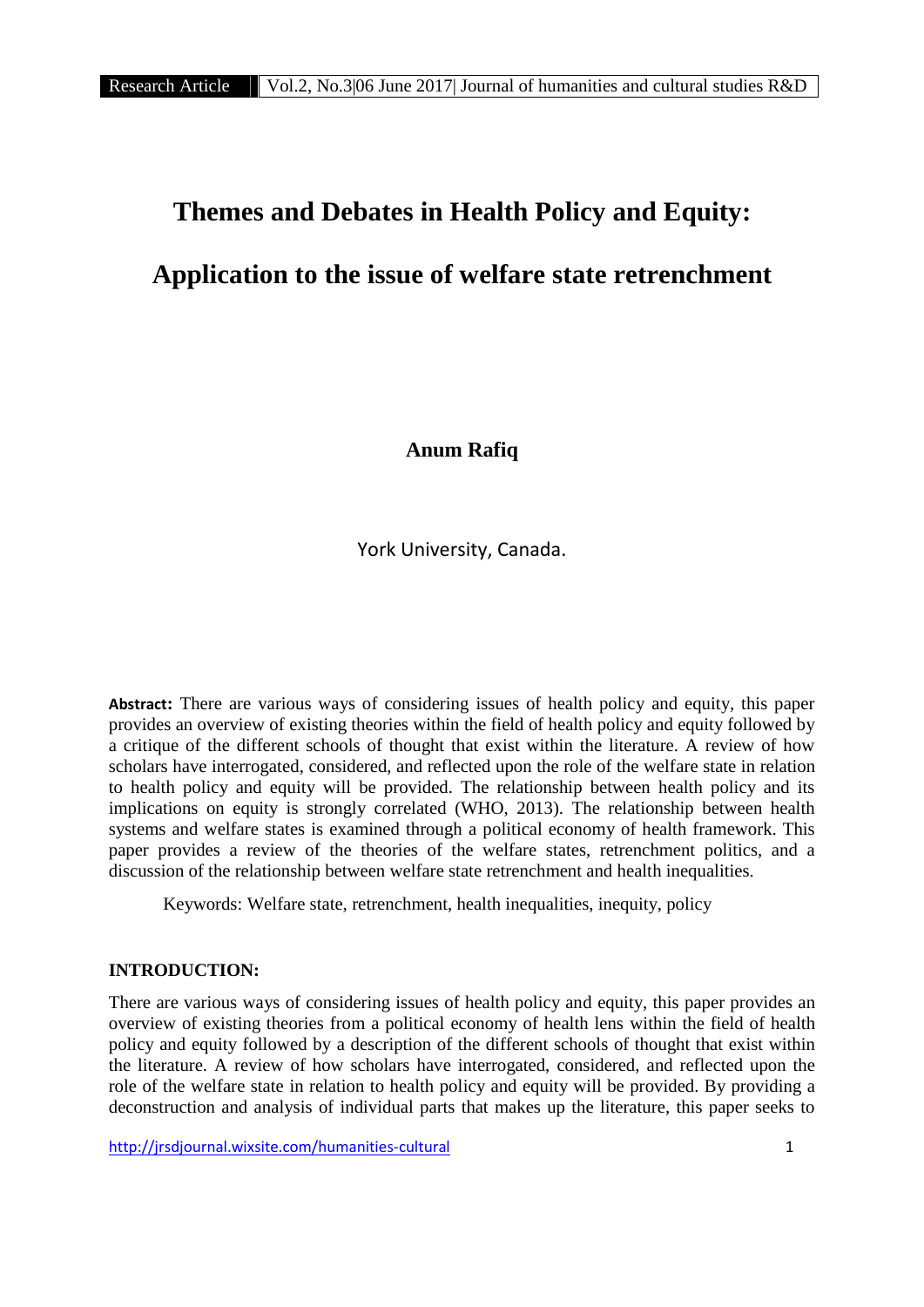highlight opportunities for research and outline the requirements for an ideological shift in order to decrease inequalities. The relationship between health policy and its implications on equity due to health systems are strongly correlated (WHO, 2013). This paper reviews that relationship through a political economy of health framework. Reaumer (1991) defines health systems as a "combination of resources, organization, financing, and management that culminate in the delivery of health services to a population". A welfare state is explained as a complex system which offers social safety nets and a range of supports to its citizens during various life changes that may impact their health and well-being (Raphael & Mikkonen, 2010).

The Canadian welfare state is a multi-billion dollar system of government programs which provides citizens with services and provisions to deal with a wide variety of needs. This welfare state has undergone various changes from the time it was introduced in the 1940s after the Second World War (WWII). As the concept of state intervention led to promises of economic prosperity, Canadians started accepting increased intervention from the state in order to enhance social life. The nature of the welfare state continued to change overtime due to changes in the political climate of Canada, along with changes in the global economy and a shift towards neoliberal attitudes (Moscovitch, 2006). From the 1970s onwards, the Canadian welfare services began experiencing austerity measures which some account to increase in expenditures. By the 1980's austerity measures such as the privatization of provincial and social programs, introduction of user fees were some of the measures put in place to control social spending (Moscovitch, 2006). Research indicates that welfare states are important determinants of health and that inequalities are less prevalent in countries with generous welfare states (Bambra, 2011; Navarro 2006). This relationship is a complex system that can be studied using a critical theory which allows for a multi-level analysis of the players involved in determining the actors involved and the agents of change in society.

#### *Political Economy of Health:*

One approach under the critical theory paradigm is the Political economy of health (PEH) framework which helps unravel the connection between politics, economics, and society. This framework is useful in understanding the retrenchment of the welfare state in Canada as the current and the dominant mode of production in Canada is capitalism (Armstrong, Armstrong, & Coburn, 2001). Considering this mode a social construction, the PEH framework allows for a study developed based on the understanding that a comprehensive study cannot be conducted without a study of the individual parts. It encourages an approach which takes into account actors in history, ideas and discourses, as interrelated parts of an entire whole. It takes into account households, communities, and social relations of gender, employment, unemployment, and commodities. It allows for a discussion of power relations in relation to societal structures. Due to its historical examination of change overtime the PEH framework incorporates the determinants of health which are recognized as income, education, shelter, access to services, food insecurity, and living conditions that people experience (Raphael & Mikkonen, 2010). This perspective is important for understanding health policy and its derivation/changes in time as health increasingly becomes defined by politicians and corporations.

As a part of the critical theory paradigm the PEH approach helps demonstrate how the organization of services and provisions in society shapes the health of a population (Bryant,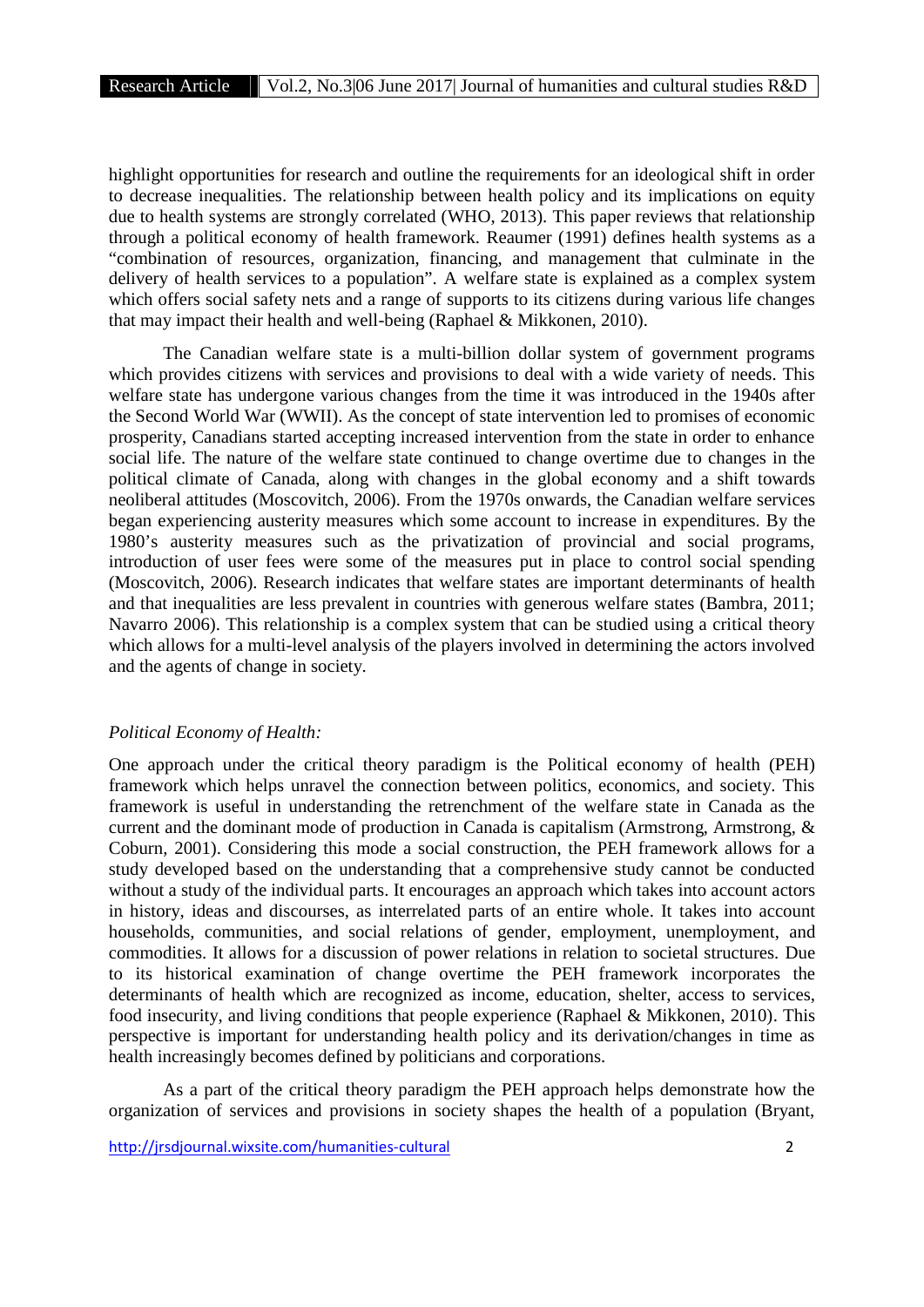2009). It reaffirms a systems thinking the approach which allows understanding how different entities in health policy are connected. By understanding which pieces are involved, which assumptions are being made, and how the system operates on a whole, an understanding of the application gap between research literature and policy implementation can be decreased. As disparities, inequalities, and inequities are studied it is noteworthy to understand the distinction between the three. A health disparity is the quantity separating a group from a reference point on a particular measure, measured from the most favourable group rate (HP, 2014). A health inequality is a single value that represents 'the degree of variation in rates among unordered groups, weighted by group size (race and ethnicity)' (CDC, 2007), whereas a health inequity is understood as the unfair distribution of health determinants such as resources between segments of the population based on social standing and other differentiating factors (CDC, 2007).

#### *History of the Welfare State*

From a global perspective the latter half of the twentieth century brought with it democracy, economic wealth, better health, and the promise of social justice and social rights- concepts almost unheard of in older times. While the non-Western world continued to experience the older norms of dictatorship, war, starvation, Western society unleashed a trajectory bound by the welfare state (Castles et al., 2010). Authors argue the origin of the welfare states dates back to the last quarter of the nineteenth century during a period of time referred to as *The Great Transformation.* During this period, industrialism, capitalism, urbanization, and population growth were on the rise (Polanyi, 1957). The initiation, growth, and maturity of the welfare state have been theorized in many ways that take into account the aspects of globalization (Rieger, Leibfried, Veghte, 2003), and the shift from a 'warfare state' to a 'welfare state' (Kaufmann, 2010). Both Rimlinger (1971) and Alber (1982) agree with the social repercussions from WWI and WWII as being the triggering factors behind the growth of the welfare state (Castles et al., 2010). Notably, changes in the economy led to countries adapting different approaches to the welfare states.

While some countries such as Britain and Australia made major benefit cutbacks in light of the political crisis, others such as Scandinavia moved towards a more advanced stage of welfare development (Castles et al., 2010). Similar to the period after WWI, WWII created an impetus for policy expansion within states. Kaufmann (2003) notes this time as the period where social security became an international slogan. In the midst of war, *The Beveridge Report* was created, a document that is popularly known as one of the founding documents for the welfare state. This report led to a post-war reform where the warfare state and the welfare state were looked upon as one similar ideology. This was due to the catastrophe that war bought with it, along with the focus on state intervention for preserving rights and ensuring peace (Castles et al., 2010). As welfare state provisions began to expand after WWII with the support of economic growth from the War, the provisions got pushed even further due to the Cold War starting in 1947. Often referred to as the 'Golden Age' of the welfare states, social needs during this period were met better than ever by states due to centralized tax powers, post-war reconstruction, and the commitment to prevent another war (Castles et al., 2010). During this stage a sort of Keynesian consensus arose where high state intervention and high expenditure levels were accepted and encouraged in economies. Institutional differences were at play in different countries in determining the extent to which policies took root. For example the United States continued to remain a residual provider of welfare while the Scandinavian countries utilized their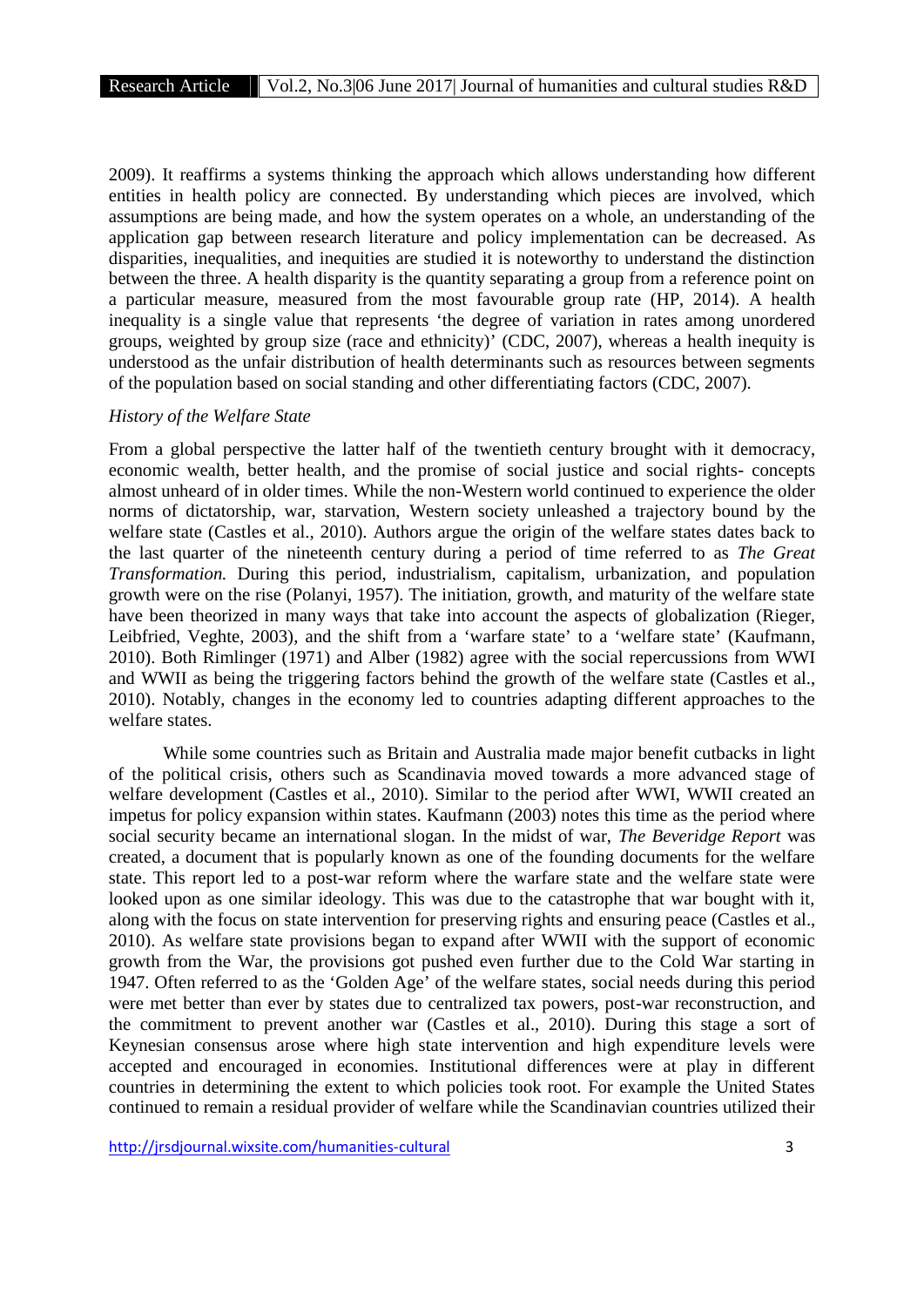resources to provide a full range of tax benefits. The different models in which welfare states were adapted and spread constitute the classifications suggested in Esping-Andersen's (1990) typology of welfare state regimes.

## **LITERATURE REVIEW:**

# *Theories of the Welfare State:*

Explanations of the welfare state range from functionalist socialist critiques, economic policy critiques to pluralist critiques. One classification for understanding the welfare states is the dichotomous typology which categorizes welfare states as residual or institutional (Olsen, 2002). Residual welfare states provide benefits as a last resort, through a stringent means-testing process, whereas institutional welfare states promote well-being and preventative approaches for everyone (Bryant, 2009). Each of these methods of explanation has their limitations. While functionalist accounts provide an explanation of the dominant trends at work within a country, they do not take into account the nuances that create inequalities or the differences in the political climates. Conversely, the other two critiques focus on the differences in states but are unable to look at history as both subjective and objective (Gough, 1978).

Contemporary literature on the modern welfare states is based on the changes in the welfare states after the 1970s (Myles & Quadagno, 2002). Research conducted on national social policies during the post-war decades served as a pre-cursor for comparative research. During the mid-1970s after two decades of accelerated expansion of the welfare states, research started becoming geared towards the differences of structure within industrialized nations. As the social policy agenda started leaning towards the politics of austerity after the golden age of welfare states surmised, it led to a political and economic model in which the modern welfare state became vastly different from the old (Myles & Quadagmo, 2002). Wilensky and Tilton's (1975) work on welfare states and inequality and Esping-Andersen's (1990) work on the three worlds of welfare capitalism were two highly influential works that focused on why welfare states developed the way they had.

Additionally, theories of the first generation of welfare state studies focused on the rise of industrialism as the cause of increasing social services and expenditures in states (Wilensky and Lebeaux, 1958; Kerr et. al., 1960; Pryor, 1968; Rimlinger, 1971; Wilensky, 1975). The gist of these arguments being that industrialization leads to increased labour requirements, which in turn leads to problems for those with little labour to sell, thus directing states to play a larger role in maintaining a balance. The next set of theories focused on Marxist accounts of capitalism, while the third were based on the power resource theory. This theory rejected the pluralist notion that power is widespread and argued that the capitalist class was the most powerful in society due to their control over the means of production (O'Connor & Olsen, 1998). During the 1980's institutionalist accounts argued that the organization and structure of state institutions limit radical innovation in policies and creates distinct welfare states (O'Connor & Olsen, 1998).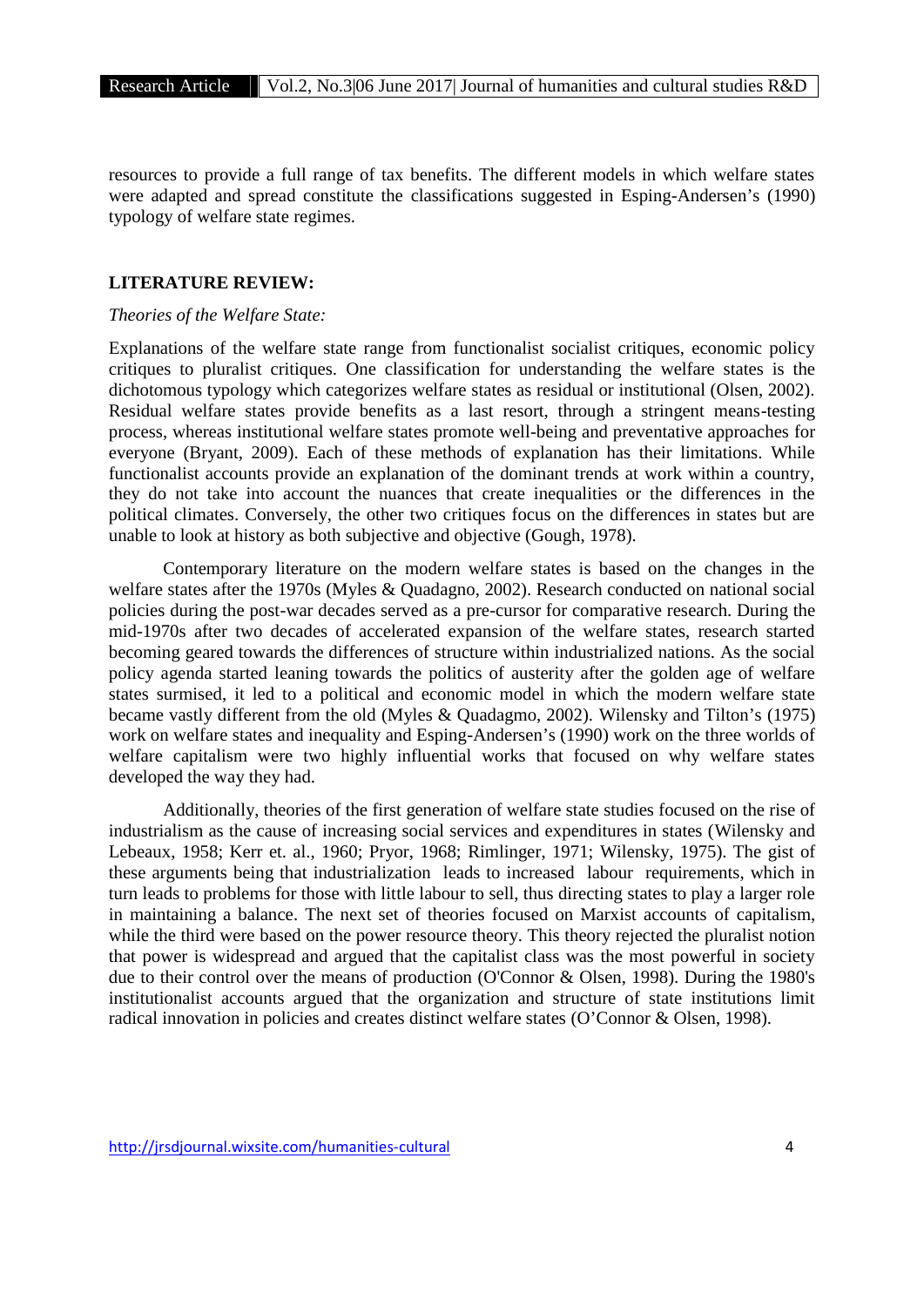#### *Welfare State Typology:*

One of the most popular bodies of literature available on welfare states is Esping-Andersen's *The Three Worlds of Welfare Capitalism* published in 1990. Esping-Andersen's (1990) argues that welfare states systematically influence social, political, and economic outcomes. He insists that the goals of a welfare state are most successfully met by a social democratic welfare state and least successfully by a liberal welfare state. This book was based on an analysis of approximately 18 rich capitalist democracies with a focus on the power resource theory and why countries varied in their reception of social services. The power resource theory suggests that "working class mobilization is a critical determinant of the public provision of social welfare or, more specifically the extents to which public welfare system redistribute income and labor-markets risks" (Pontusson & Kwon, 2006). Esping-Andersen (1990) discussed the power resource theory and suggested that welfare states are sophisticated pathways created from which parties are in power. He highlighted the importance of the welfare state on working life, employment, and the labour market. Providing a broad introduction to the various origins of welfare states Esping- Anderson (1990) identified three types of welfare state typologies: the liberal welfare states, recognized by their means-tested assistance programs such as those found in Canada, the conservative welfare states recognized by their encouragement of familial values and insurance structures such as those in France; and the social-democratic welfare states which provide high levels of benefits and services for all strata such as those in the Netherlands.

In addition, liberal welfare states show a hesitation on replacing the focus from market relations to social rights. Conservative welfare states have 'status differentiating' welfare programs which are administered by employers and maintain the existing social status of people. Continental European countries depict higher social spending than liberal welfare states; however, this spending is focused on the income needs of the male breadwinner (Starke, 2006). The social democratic welfare state is directly aligned with social rights and focused on redistribution. Notable here is the fact that while both the Conservative and the Social Democratic states have high levels of social expenditure, the manner in which this is spent is fundamentally different-while social democratic states seek to decrease inequalities, conservative welfare states seem to keep in place existing system (Myles & Quadagno, 2002).

As a result, the division and identification of states in different clusters by Esping- Andersen have been widely critiqued by scholars. Firstly, the range of countries that were chosen to be reviewed in Esping-Andersen's work was limited. The categorization of states was also problematic. The exclusion of East Asian welfare states led to an inability to identify a full range of potential welfare states (Bambra, 2007; Korpi & Palme, 1998). The exclusion of gender and its impact on decommodification, and social stratification also lead to a lack of comprehensiveness of the welfare state typology. The concept was challenged by the notion that the decommodification was gender-neutral as it did not take into account women's roles as caregivers, thus making women more likely to be commodified before any benefits were available to them (Bambra, 2007). In response to these feminist critics Esping-Andersen (1990) added family to the state-market nexus (Hook, 2015). However, Andersen's (1990) work lacks clarity regarding how welfare states influence the aforementioned outcomes. Other scholars such as Klein (1991), Baldwin (1990), and Bambra (2007) have critiqued the three worlds of welfare to suggest that the tripartite scheme of welfare regimes can be either too broad or too narrow.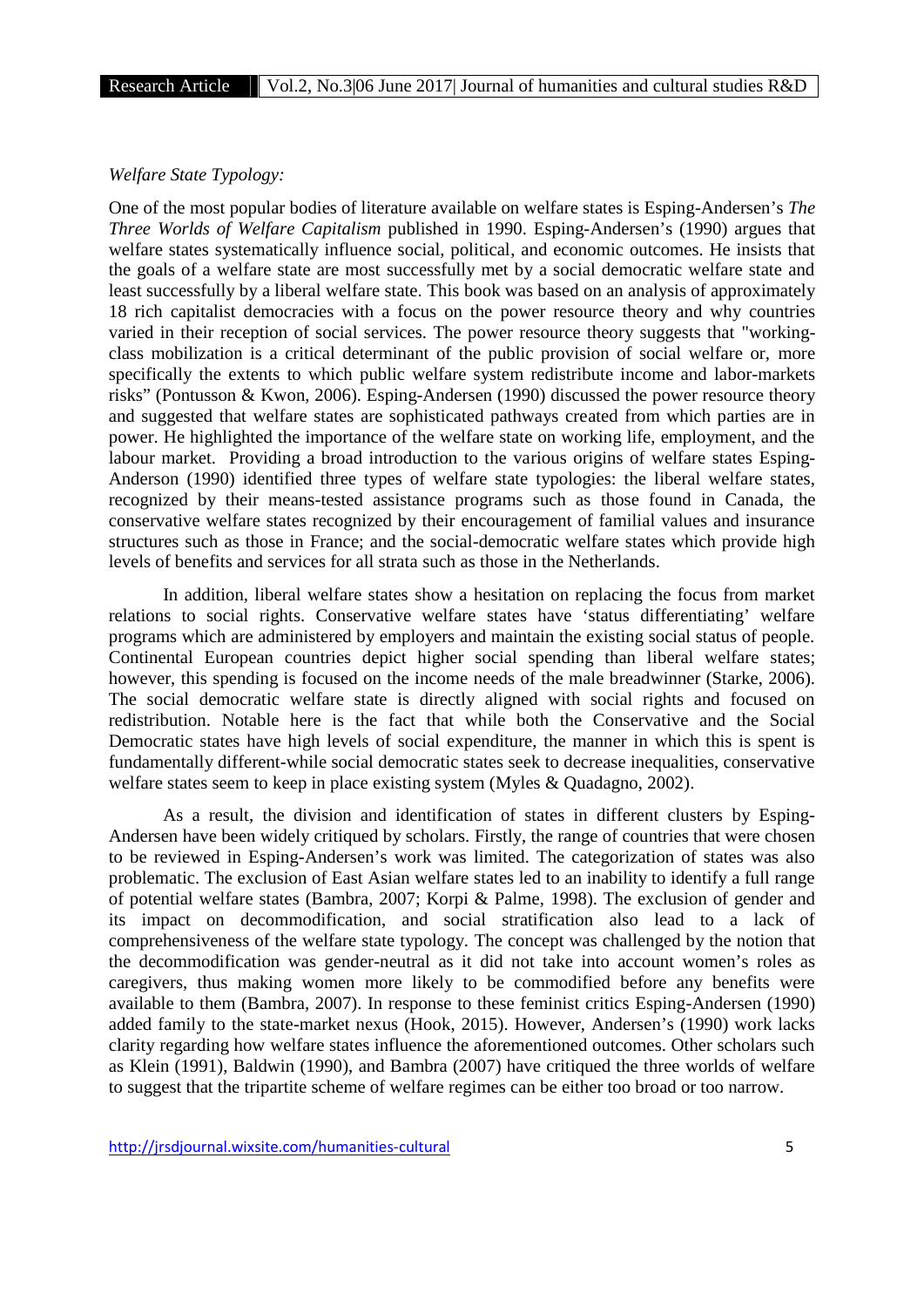Furthermore, Esping-Andersen's (1990) work was also critiqued of lacking empirical validity as proven through replication of his work leading to substantially different results (Bambra, 2007). Despite being critiqued for numerous shortcomings, Esping-Andersen's (1990) work continues to withstand the test of time and provides the opportunity to understand why and how policies are created in states. The concepts of economic growth, political institutions, gender, and globalization result in different ways of understanding the origins and the restructuring of the welfare states. This has led to a distinction in old vs. new welfare states (Starke, 2006).

#### *Critiques of Welfare State Theories:*

Two major themes exist in the literature regarding the welfare state, the consensus model of theories and the conflict model of theories. Consensus model theories assume that policies are made based on rational consideration of choices (Bryant, 2009). Alternatively, the conflict model considers broad macro issues based on social class politics, inequalities, and influence in power (Bryant, 2009). The consensus school of thought understands welfare states as a response to problems that occurred due to the industrial revolution in the nineteenth century (Gough, 1978). This school views the creation of social policies as a result of rational solutions to social problems, while the latter school of thought views social policies as a moral response to social problems. Based on the consensus model any retrenchment in the welfare state would be unjust to citizens and their rights, and unquestionable. The latter school of thought focuses on the tensions inherent in societies and the role of power. This theory takes into account the role of political ideologies and power relations in relation to inequalities (Raphael et al., 2006).

In the 1960s and 1970s most theories explaining the emergence of the welfare state were based on structural functionalism and pluralist accounts. Durkheim's work on welfare states argued that political institutions arose in response to society's needs. This reflects a state's way of adapting to changes brought about by modernization as opposed to political machination (O'Connor & Olsen, 1998). Writings under this theory focused on interventions leading to economic development, or interventions focusing on individualism versus collectivism. Taking the structural functionalist theory further, authors such as Curight (1965), Rimlinger (1966), Wilensky (1975) and Labeaux (1965) examined other nations and concluded that it was the most developed nations which had the highest levels of expenditure on social welfare programs; creating a disconnect between politics and the determination of a welfare state. According to Goldthorpe (2010) functionalism can be explained as a deterministic approach which views the policies pursued in terms of their functions without studying the root causes that generate them. A few of the critiques of the functionalist paradigm are that it does not take into account the values of a society, or whether or not the society views and understands a 'social problem' as such. It does not consider human experiences or non-social forces, and instead focuses on objective determinants of history such as laws and processes.

In contrast to the functionalist approach, welfare states have also been studied using the pluralist paradigm. This school of thought encourages the inclusion of human experiences and conflicts in the development of social policy. However, it conceives of power to be diffused equally amongst interest groups, assuming that interest groups and the state exist at a neutral level where neither is dominant. Titmuss et. al (1958) goes on to identify short-comings of the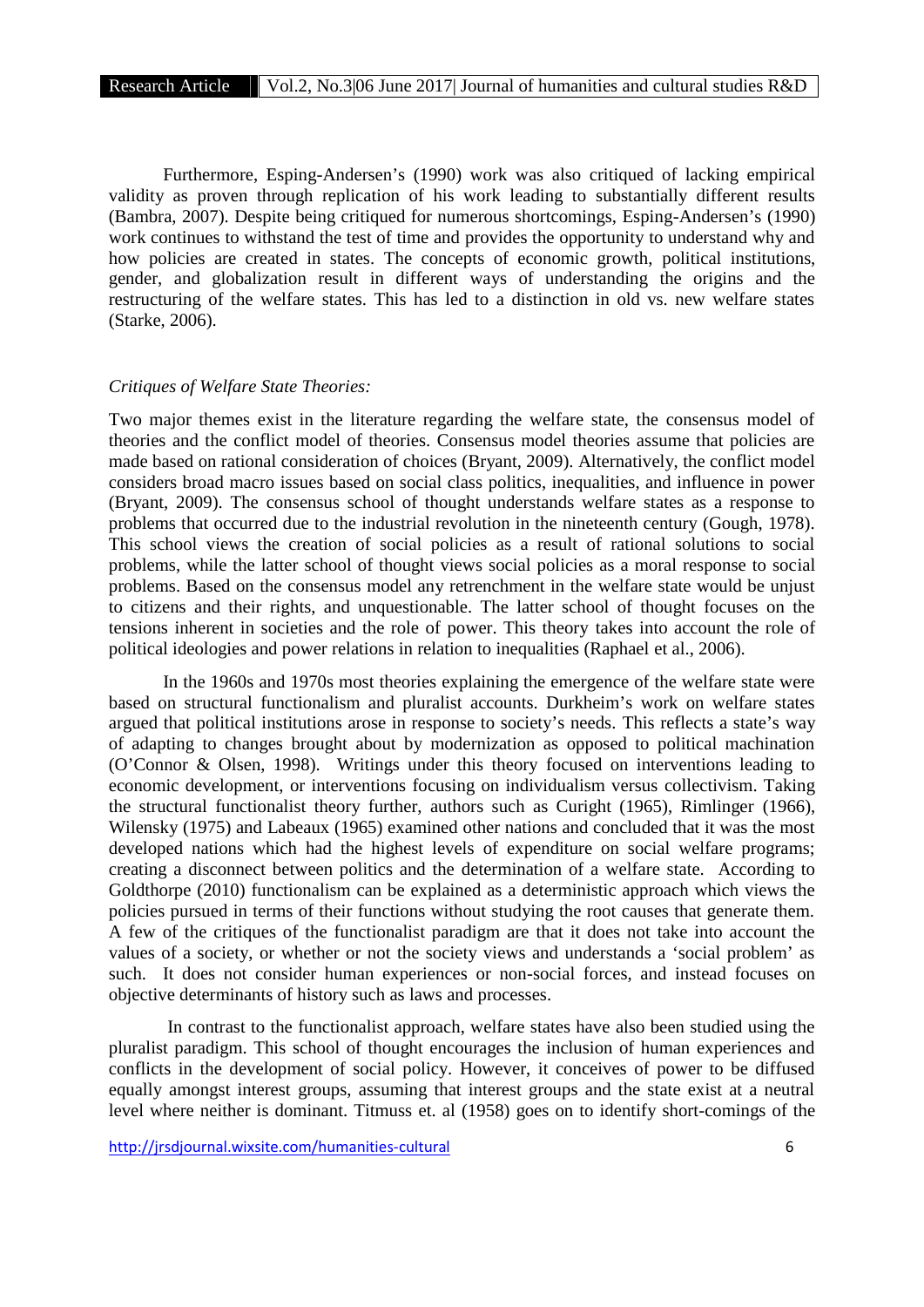pluralist model in stating that pluralist theories cannot be used to explain the tenets of the welfare state as it fails to take into account crucial aspects of the capitalist society.

#### *Welfare States, Health Policy and Social Determinants of Health*

The World Health Organization (WHO) defines health policy as the "decisions, plans, and actions that are undertaken to achieve specific health care goals within a society" (WHO, 2016). In order to understand the relationship between health policy and equity, it is necessary to distinguish between inequity and inequality. Braveman (2003) defines equity as a normative concept that focuses on the distribution of resources which leads to a particular type of inequality. A health inequality is described as the result of an unfair or unjust process (Braveman, 2003). Not all health inequalities are unjust, for example the health disparities between young adults and the elderly population would not be considered unjust (Braveman, 2003). The concept of health inequities is often examined through human rights principles as the WHO sets the right to health as the right to 'the highest attainable standard of health' (Braveman, 2003). Raphael (2010) argues that the right to health requires a focus on the Social Determinants of Health (SDH). SDH are defined as the primary living conditions that shape population health. Based on decades of research, the SDH theory affirms that factors such as income and wealth distribution, access to education, food, housing, social class, un/employment, among other factors determine health (Rapahel, & Mikkonen, 2010). A country's welfare state structure determines the policies that are adapted and promoted. The relationship between the political climate of a country and the level of inequality experienced by people has been widely studied (Bambra, 2011). Welfare states mediate health through the social determinants of health. Epidemiological studies have almost invariably concluded a positive relationship between population health and generous welfare states such as those of Social democratic countries (Bambra, 2011).

Established in Canadian policies since the mid-1970s, SDH has been widely studied and critiqued over the years. The relationship between SDH and health inequalities gained international popularity through documents such as the Black Report (1980), the Whitehead report (1987), and more recently the Acheson report (1998) and the Marmot review (2010) (Raphael, 2010). The results of these reports echo similar findings on the relationship between health disparities, policies, and social class, for example the determination of life expectancy, the age of disease onset, and quality of life-based on SDH and policies and laws at the municipal, provincial, and federal levels (Raphael, 2010). This influence of policies and laws dictated by the government on health disparities comprises the literature on the role of welfare states and health inequities. Numerous social theorists examine these issues according to the school they draw from. For example, the positivist school of thought which only considers scientific knowledge driven through calculated measures as authentic considers a social policy to be dependent on empirical testing. No value is placed on the process of inquiry, while neglecting the influence of power in shaping inequalities.

Additionally, authors such as Woodill (1992) and Wilson (1983) classify the positivist school of thought to be unsatisfactory when it comes to studying social, political, or health inequalities (Bryant, 2009). Based on the concept of fixed reality Lincoln and Guba (1994) associate the positivist school of thought with context-stripping, in which political, social, and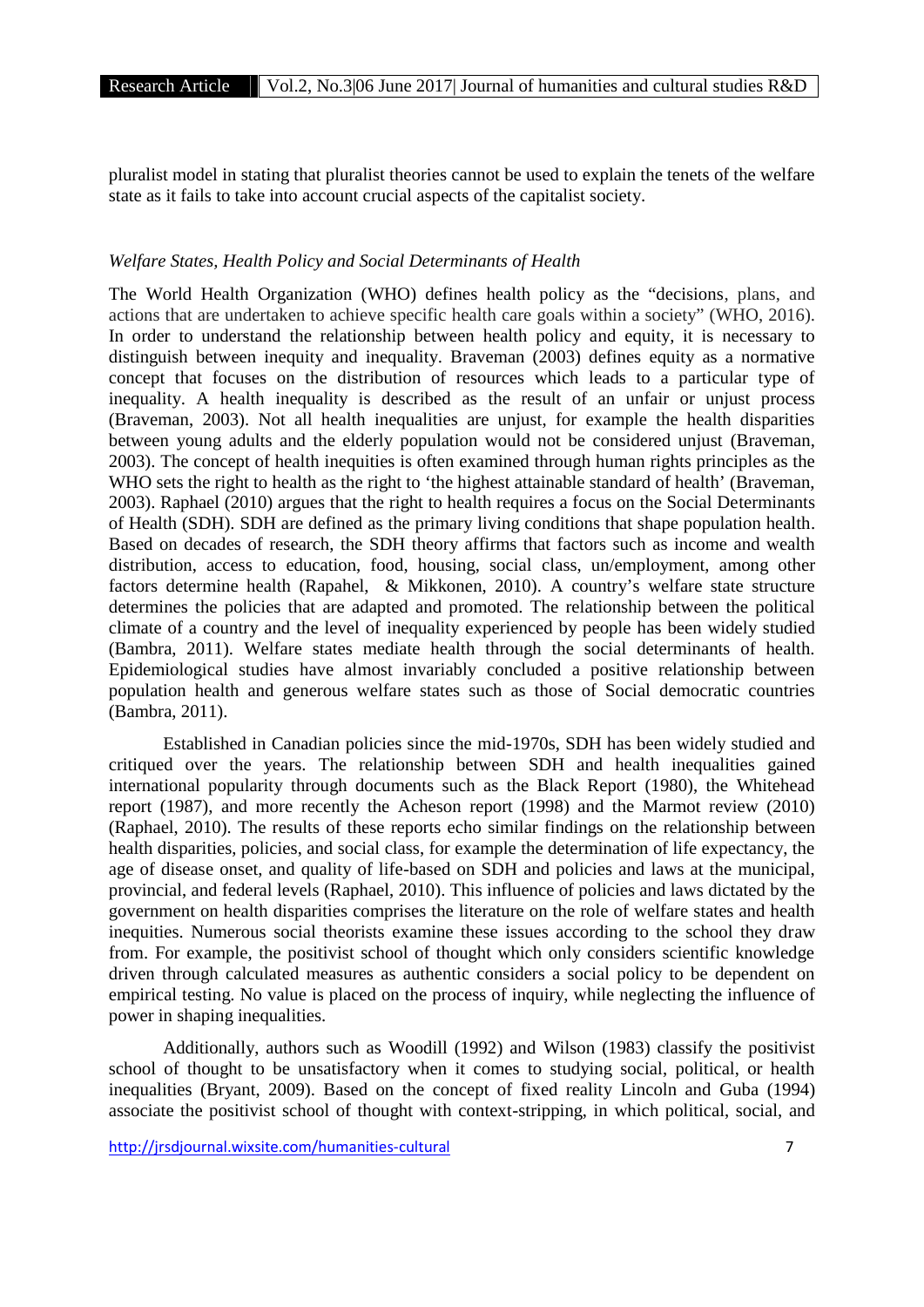economic factors are not taken into account. Moreover, this school of thought is often associated with the biomedical or clinical model that which focuses on individual and lifestyle choices, emphasizing individual behaviors as causes of illness. While there is increased awareness about SDH, debates between the medical and behavioural fields are still prominent. This can be traced back to the critical theory of knowledge paradigm versus the medical approach, which stems from the positivist paradigm seeking an objective reality (Lincoln & Guba, 1994). An SDH approach suggests that class-theories lead to social relations that promote inequity. Income inequality and relative social deprivation are arguably the most popular proxy measures for the class in health literature pertaining to the social determinants of health (Mikkonen & Raphael, 2010; Bryant, 2009; Muntaner et al., 2015). The relationship between poverty, lack of access to material resources necessary for living, and gross health inequalities has been the focus of major work in public health since the 1970s.

Spending on social services increased from the 1960's onwards. As expenses increased so did questions and critiques on the sustainability of the welfare system. Theories of industrialism based in the positivist school of thought were largely called upon to explain the welfare state. As the first generation of welfare studies focused on theories of industrialism (Wilensky & Lebeaux, 1958; Kerr et. al., 1960; Rimlinger, 1971), the search for a single proximate cause behind the boom in the welfare state expenditures continued (Myles & Quadagno, 2002). Literature from this time focused on the relationship between a post-industrial world, increased Gross Domestic Product (GDP) expenditures on social services, and the creation of public policy as an impersonal development unrelated to party politics or the balance of power. According to the critical paradigm the political economy of health in Canada is that of a biomedical nature (Bryant, 2009). Since the 1970s Canadian policy development changed to an individualistic framework wherein humans were considered to be rational beings, and a positivist approach to policy creation was adopted while focusing on individual behaviors and responsibilities to maintain health and well-being (Bryant 2009). The nature of policy creation in Canada follows a pluralistic model in which the rationality of political players and the power of the people are thought of as the main principles of influence, negating a focus on power distribution (Bryant, 2009). In this pluralist model the conflicting interests of governing parties are not taken into account, and policy creation is thought to be a calculated and rational process depicting interests of groups (Bryant, 2009).

#### *Approaches to Health Inequalities*

The social and political nature of a country can create unfair systematic differences experienced by different social groups, leading to the creation of health inequalities. These potentially avoidable conditions have been recognized in literature and have consistently demanded attention. However, with varying approaches towards the understanding of inequalities and the impact of these approaches on policy it is important to review what each of these approaches entails and how they are grounded theoretically (NCCHPP, 2016). While a multi-sectoral intervention is encouraged by scholars, policy-makers must ensure that their approach towards tackling health inequalities is inclusive. In such that they do not focus solely on disadvantages faced by the most disadvantaged group, nor on the health status gaps faced by people within the same groups, instead, they should examine inequalities across a health gradient in order to improve the health of the entire population in relation to all groups (NCCHPP, 2016). The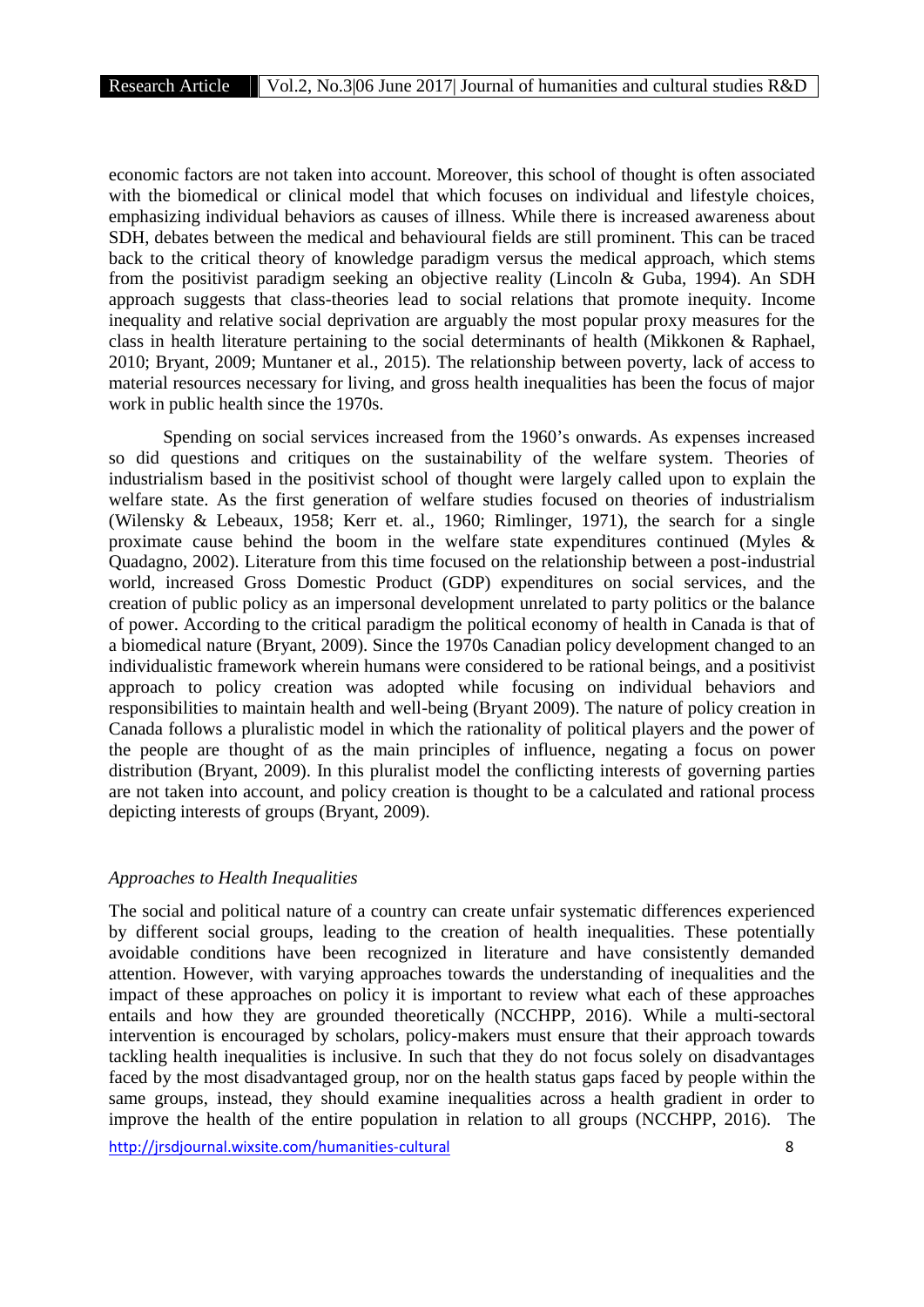approach a state takes shapes the policy development and outcomes in a state (Bryant, 2009). Policy approaches can be categorized under larger social paradigms, namely the structural paradigm, positivist paradigm, interpretive paradigm, and the critical theory paradigm (Bryant, 2009). The following approaches that have been identified as the predominant ones by the National Collaborating Centre for Healthy Public Policy (NCCHPP) can be categorized under the aforementioned social theories.

Positivist Paradigm: This paradigm holds that human behavior can be best explained through universal laws and that the only authentic knowledge is scientific, measurable knowledge (Bryant, 2009). Its goal is to predict and control conditions. It suggests that science is neutral and does not take into account any influence of power. The limitations of this paradigm are that it promotes a biomedical way of studying health and health inequalities. Doing so leads to context-stripping and the promotion of lifestyle changes instead of an understanding of the impact of political, social, and economic contexts. Solutions related to health inequalities are related to shifts in individual lifestyles and focuses on medical interventions. This paradigm has prevailed in social sciences research due to its quantifiable nature along with the depoliticized approach which allows for top-down interventions (Bryant, 2009).

Structural Functionalist Paradigm: This paradigm views society as a system of checks and balances, it is a consensus theory which vies for a natural order in society held together by cooperation and orderliness. This paradigm acknowledges that changes may be required in society. However the approach towards these changes is often deemed to be medical interventions. Illnesses are considered a form of deviance that disturbs the normal flow of society. Its broad focus on social structures considers how these shape society as a whole (Parsons, 1964).

Interpretive Paradigm: This approach focuses on the way individuals understand themselves and others through shared systems of meaning (Bryant, 2009). Developed as a critique of positivism interpretivist findings acknowledge that meaning is created as investigations proceed. A few approaches under this paradigm include ethnography which is a qualitative research process seeking cultural interpretation, and participant observation in which a participant participates in ongoing activities to understand the situation, amongst others (Bryant, 2009; Kawulich, 2005).In relation to health inequalities the interpretive paradigm aims to understand inequalities as experienced by individuals. A limitation of this perspective is its lack of the consideration of social relations and the importance of power distribution in determining health (Bryant, 2009).

http://jrsdjournal.wixsite.com/humanities-cultural 9 Critical Theory: Under this social theory society is critiqued as a whole using a cluster of perspectives which challenge the positivist and interpretivist paradigms (Bryant, 2009). With a focus on socioeconomic contexts this theory focuses on the distribution of power amongst the 'haves' and the 'have-nots'. Approaches that are based on critical theory include the political economy approach, intersectionality, and the life course approach. The political economy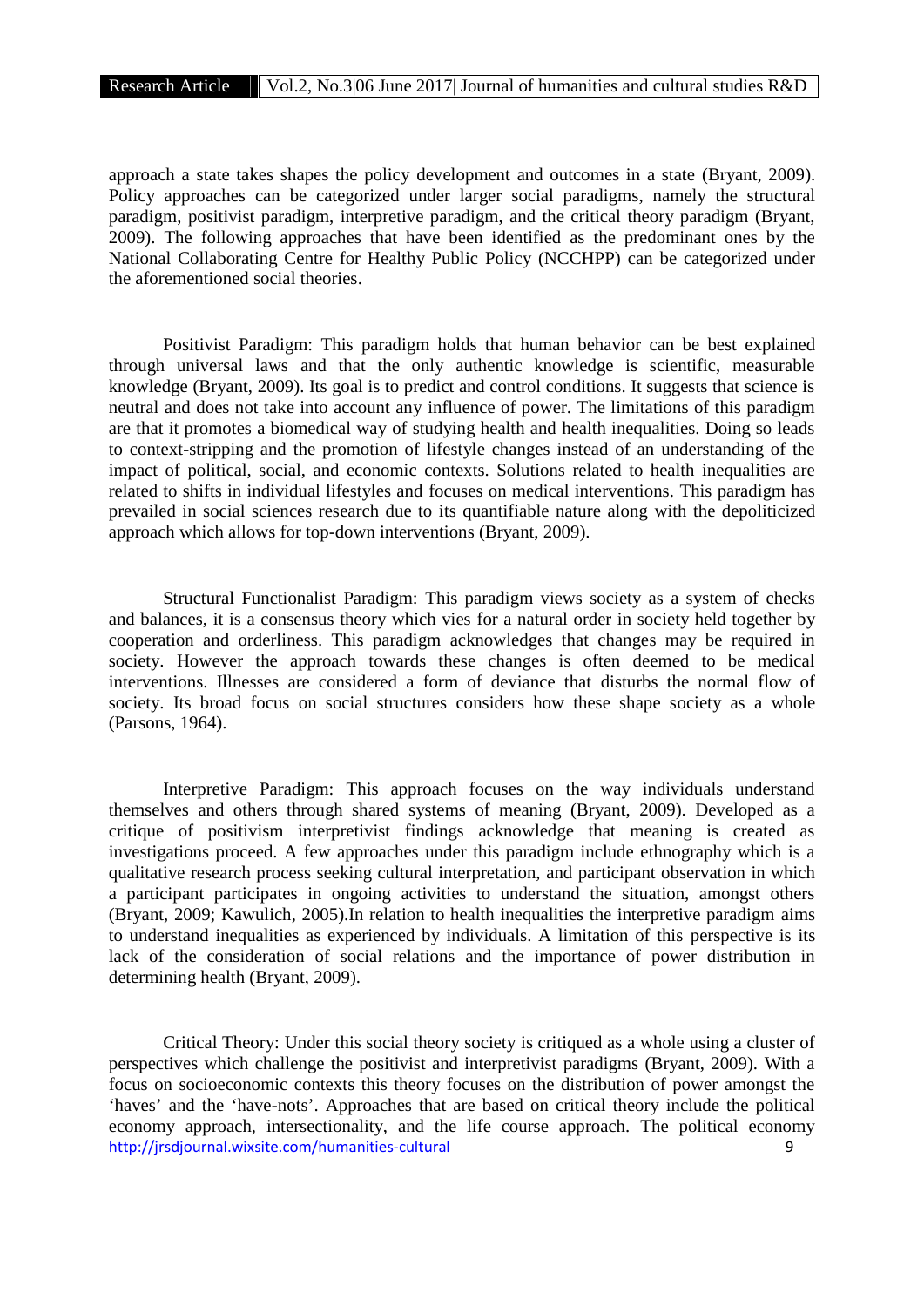approach focuses on social, political, and economic characteristics to explain the relationships between politics, economy, and health systems and conditions. It emphasizes the importance of state intervention in liberal democracies in order to tackle health inequalities (NCCHPP, 2016). The intersectionality approach focuses on identifying discrimination and disadvantages faced by people in various social positions and helps in creating robust public health policies. The life course approach tackles the issue of health inequalities by considering how lived experiences produce long-term experiences, life trajectories, and cumulative effects. It encourages long and short term policies that encompass the needs of individuals during different stages of life (NCCHPP, 2016). One limitation of critical social theory is that in its focus on power and domination it may neglect to review other actors at play (Bryant, 2009).

Keeping in mind the various approaches to health inequalities and the understanding of the relationship between welfare states and health policy, strategic steps can be taken to decrease health inequalities while working with the exiting political and economic conditions. As the Canadian welfare state continues to undergo changes due to political, global, and economic factors it is important to ensure that those impacted by unfavorable living conditions do not continue to suffer. The next section of this paper provides a discussion on policy making and opportunities to implement change, along with an identification of barriers that are in place.

# **DISCUSSION:**

#### *The Welfare States and Health Inequalities*

Some scholars such as Weinstock (2015) and Kelly (2007) argue that health inequalities researchers have failed to create a compelling case for the involvement of SDH in policy-making and that development of an evidence base for political action is required. Other critiques state that positive action is often blocked by the political confines of a government due a dominant policy paradigm that may be in place in a country. The promotion of the 'health behaviorism cult' which focuses on individualistic health behaviors can thus be viewed as a consequence of the widespread public sector culture (Scott-Samuel & Smith, 2015). Presently, there is a limited range of theories that explain health inequalities in relation to their origins and implications (Schrecker & Smith, 2015). The relationship between welfare states and health inequalities has widely been examined in the literature (Navarro et al., 2006; Bambra, 2005; Raphael, 2010). Along with an analysis of population health, the nature of health systems within various welfare states has also been analyzed. Epidemiological studies have concluded that population health is positively correlated with generous welfare states and social provisions (Navarro et al., 2006; Bambra, 2011; Castles et. al; 2010). However, nations with the most generous welfare states do not boast the lowest numbers of health inequalities, as demonstrated by Scandinavian welfare states (Bambra, 2011). Navarro et. al (2006) conducted a 50-year longitudinal study to test the empirical link between political parties and redistributive policies. They found that welfare states are important determinants of health as policies aimed at reducing social inequalities have a salutary impact on health indicators (Navarro et al., 2006; Bambra, 2011).

http://jrsdjournal.wixsite.com/humanities-cultural 10 The relationship between welfare states and health is one that is based on the complex interactions between political traditions and the balance of power. The mechanisms by which politics affect policy were explored in the past decade but were limited to analyses of selected OECD countries (Navarro et al., 2006). It has been found that redistributive policies are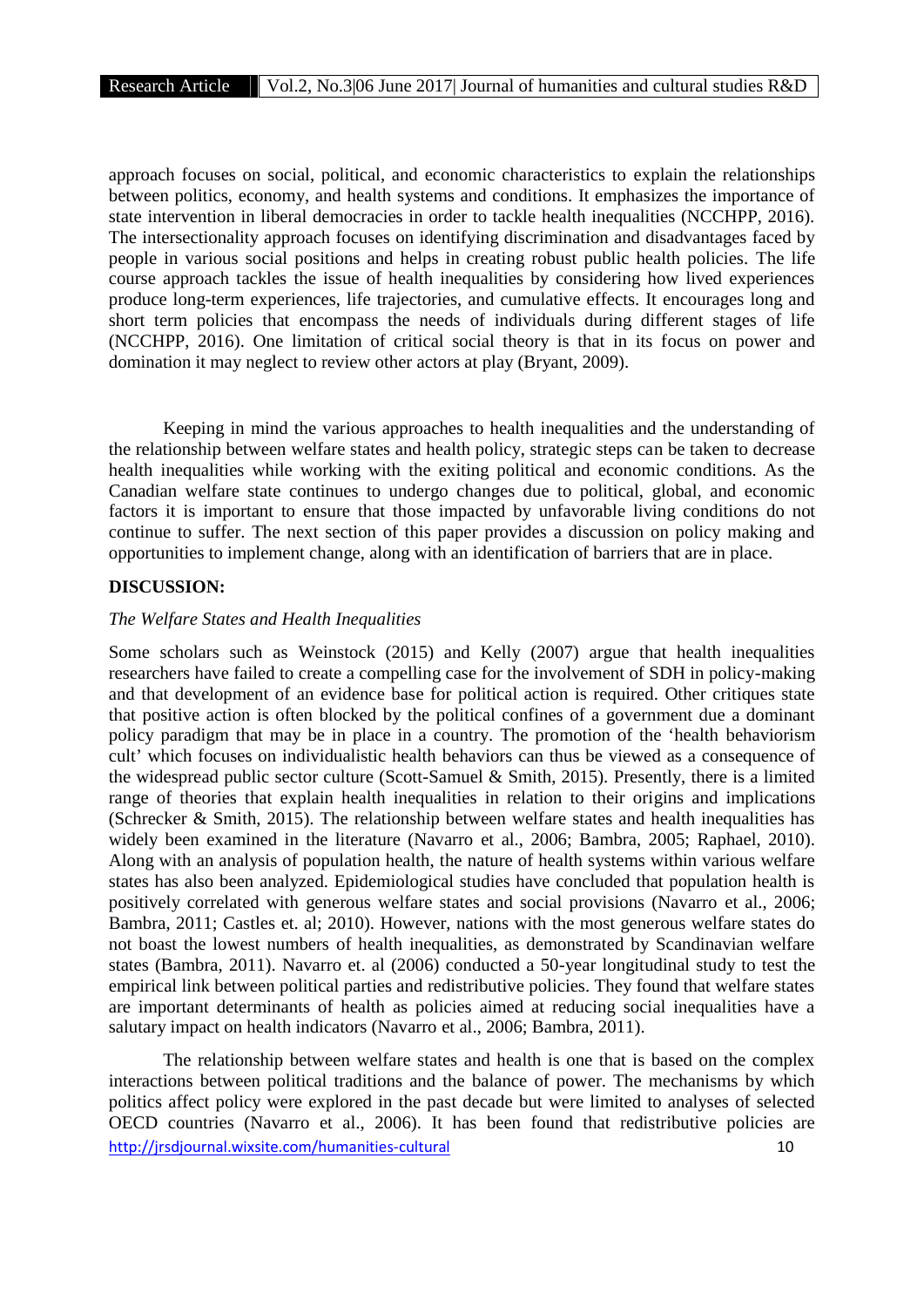positively associated with health outcomes (Navarro et al., 2006; Muntaner et al., 2011; Acemoglu et al., 2013). If these findings are present, the question then rises about the lack of widespread implementation of redistributive policies at the system level. This delay in a call to action is attributed by some to barriers such as a preoccupation with individual responsibilities, consistent with the emergence of neoliberal governance (Kapilashrami et al., 2015*;* Muntaner et al., 2015; Scambler & Scambler, 2015; Cohen & Marshall, 2016; Baum, 2011). Solutions to helping public health advocacy groups realize their full potential include the implementation of multi-sectoral efforts that increase state intervention while holding corporations accountable for their hand in the production of health inequalities (Cohen & Marshall, 2016).

Authors such as Bambra (2005), Pierson (1998), Abrahamson (1999) and Kautto (2002) provide critiques of Esping-Andersen's work in stating the need for an analysis of outputs rather than inputs, as literature becomes saturated with 'settling of accounts with Esping-Andersen' (Pierson, 1998). Beckfield et. al (2013), Raphael and Bryant (2009) and Graham (2004) argue that assigning countries to static categories suggests that countries are consistent in their policies, which is inaccurate. It is crucial to take into account the historical and cultural contexts within which policy changes take place, along with examining the structure of power in welfare states which lead to the implementation of policies as well as impact living conditions (Raphael  $\&$ Bryant, 2015). Roots of health inequalities are often related back to the unequal distribution of power, social class and class relations act as links between the political context and health inequalities (Ottersen et al., 2014). The following model created from Beckfiled et. al's (2013) work on an institutional theory of welfare state demonstrates the four facets through which the welfare state governs health inequalities. SDH are distributed, compressed, mediated and imbricated to create health inequalities based on the old institutionalism which emphasizes that ideas are codified by law, activated by policies, and enforced by the institutional agents depicted below:

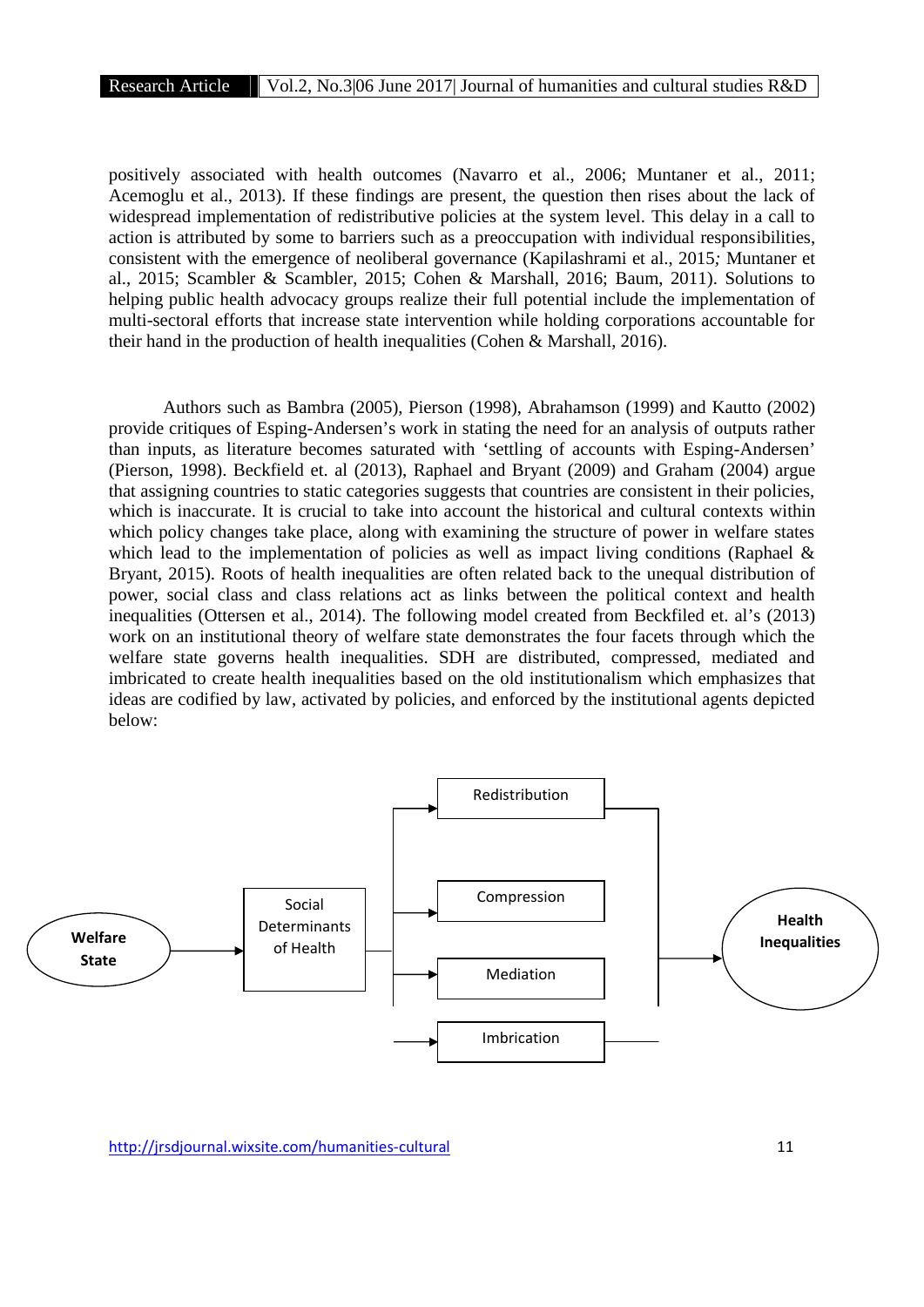#### *Welfare State Retrenchment*

The Canadian welfare state is often studied in isolation. In such that its situational context is paired with the United States due to its similarities. There are a greater number of studies that focus on exclusive comparisons with the United States, or other European countries (Leman, & Kahn1980; Myles & Forcese, 1981). There are debates present amongst scholars regarding the possibility of austerity. While some authors argue that socioeconomic problems lead to an environment of constant austerity, others argue that path dependency of policies and the configuration of a political system dictate the amount of retrenchment (Starke, 2006). The Canadian situation is focused on specific policies of specific aspects of welfare expenditure (Myles & Guppy, 1984: Cameron, 1986). An analysis of pension quality in Canada shows that Canada ranks midway amongst fifteen OECD countries in a comparative analysis of government expenditure between twenty OECD countries (O'Connor, 1998). Canada is found to be in a deteriorating position since the early 1980's where it ranked third amongst the eighteen OECD countries. O'Connor (1998) states that the Canadian welfare state presents a mixed result in regards to the four dimensions of welfare states which she identifies as decommodification, solidarity, redistribution and full employment (See Figure 2 for a timeline of events that caused the retrenchment of the broader welfare state).With education and health being the best aspects of Canada's welfare effort, she recognizes that these may be universal in equality rather than outcome of equality. She concludes that a major critique of the Canadian welfare system is that while it helps reduce inequalities, it does so in a very class-influenced way on a broader level, as opposed to being successful in promoting equity for target groups.

Figure 2: Timeline of events that caused the retrenchment of the broader welfare state (Castles et al, 2010)

| 1970s | Collapse of the Bretton Woods financial system                                                                                                                         |
|-------|------------------------------------------------------------------------------------------------------------------------------------------------------------------------|
| 1970s | Economic slowdown resulting from two oil price shocks                                                                                                                  |
| 1970s | Second wave of globalization increasing competition between nation states<br>for capital, leading to a newly asymmetric balance of power between labour<br>and capital |
| 1980s | Deregulation and internationalization of capital markets, increasing trade                                                                                             |
| 1989  | Collapse of communism leading to confirmation that public intrusion in<br>economic affairs leads to inefficiencies                                                     |

http://irsdiournal.wixsite.com/humanities-cultural 12 The politics of welfare state retrenchment focus on the political and economic circumstances that allow for retrenchment. Welfare state retrenchment has been popularly discussed by Paul Pierson (1996) who examines the resiliency thesis. His work analyses the retrenchment regimes of Ronal Reagan in the US and Margaret Thatcher in Britain. The changes brought about by these 'true neoliberal believers' led to market reforms across many areas. Surprisingly, however, the level of government spending under both these regimes actually increased instead of decreased (Pierson, 1996). Pierson (1996) offered three reasons for such an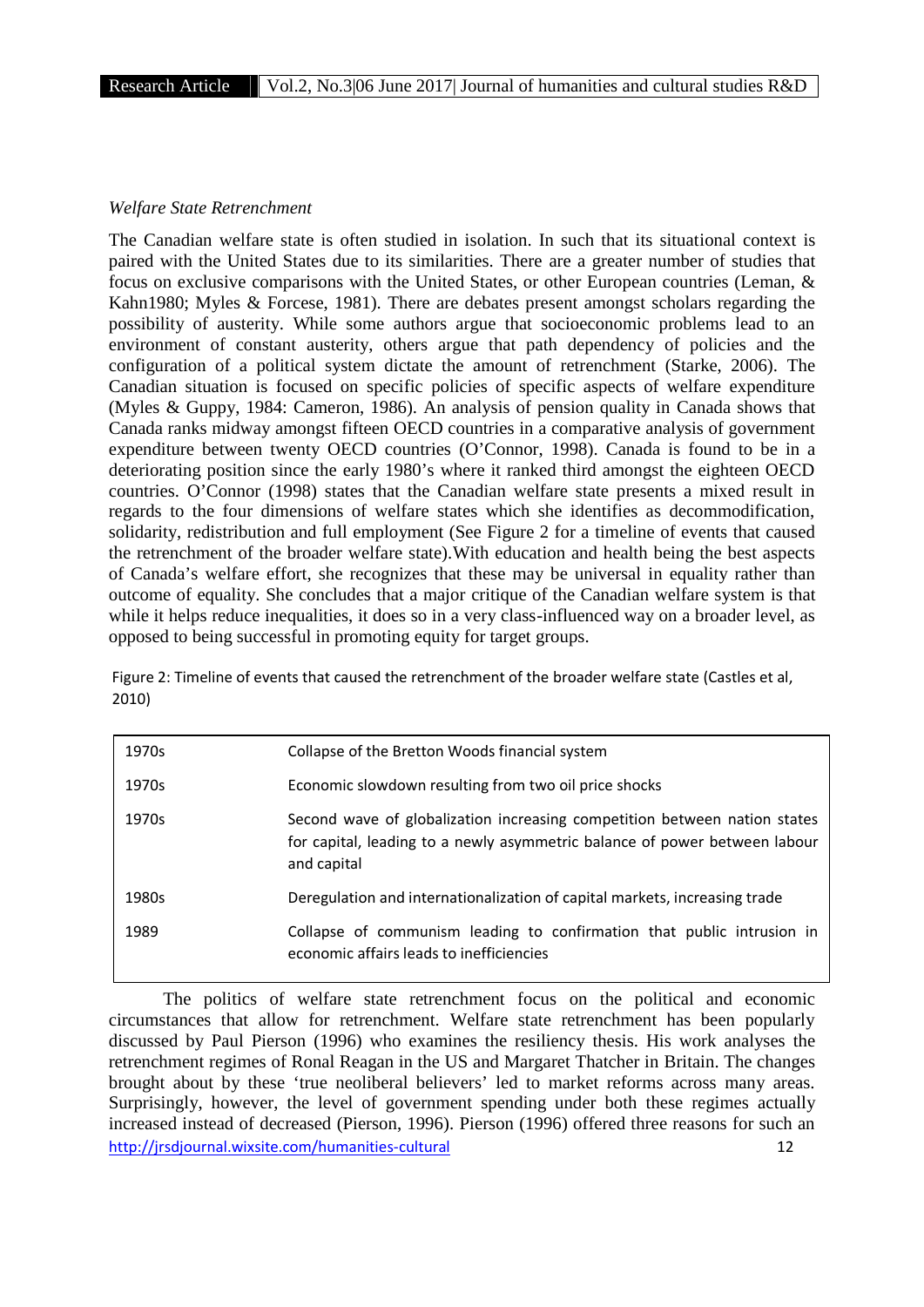unimaginable growth, one being the socio-psychological theory that individuals will respond more strongly to the chance of loss than to the opportunity of making an improvement. Second, that due to the logic of collective action the forbearance of immediate costs in return for the diffusion of long-term benefits leads to loss of support from groups. Lastly, those historical legacies have been in a way 'locked-in', in such that governments are bound to honor the promises of their predecessors (Pierson, 1996). This resilience thesis is widely acknowledged in the literature (Starke, 2006). While Esping-Andersen (1990) denotes that theories explaining welfare state growth should also be able to explain welfare state retrenchment, however, authors such as Pierson (1996), Palier (2001) and numerous others argue that the politics of the present welfare states is vastly different.

The politics of retrenchment is based on an entirely different situation than the politics of welfare state expansion. In a newer more complex political environment bound by lock-ins of previous policies and historical legacies, it is difficult to make major changes and attain buy-in from lobby groups. With a contrast for governments between increasing social expenditures and 'credit-claiming', to cutting social expenditures and 'blame avoidance' it is difficult to avoid consequences of shifting to a less generous system. The question being asked now in literature is regarding how cutbacks are taking place within welfare states despite these theories of resilience (Starke, 2006). While some authors such as Korpi and Palme (2003) and Allan and Scruggs (2004) challenge the notion that welfare states are resilient to change, others such as Ross (2000) and Green-Pedersen (2002) argue that the nature of cuts depends on current politics and other dependent variables. Starke (2006) highlights the difficulty in attaining a true measure of retrenchment, due to differences in the definition of retrenchment and the difficulties in understanding causal mechanisms of cut-backs.

#### *Welfare state retrenchment and Health Inequalities*

Regardless of retrenchment being a politically parlous task, it is not impossible. Critics have highlighted changes in numerous countries' welfare states which have over time led to significant reductions in programs, for example in countries such as New Zealand, the United Kingdom, and the United States. In Canada, a metric of retrenchment is the employment status, employer benefits, lack of unionized work, and pension programs. Other examples are the toughening of the qualifying criteria for social programs, stagnation (high economic growth paired with inflation), and an increase in trade union suits. Changes in the composition of taxation and spending are also noteworthy. Through the processes of cost-containment and recommodification of labour for example, the governing bodies are able to present austerity measures in a credit-claiming manner. The post-welfare state model of the Canadian social security programs suggests that Canada is moving towards the ideology that governments cannot do it all on their own. An example of which could be non-governmental actors such as employers, communities, and others playing a more active role in providing social programs. As Canada transforms its social expenditure from a universalist model to a residual model, the laissez-faire ideology continues to grow. Major income security programs built in 1914, the provision of child tax credits (1918), and benefits for the elderly were some of the strongest factors of the Universalist welfare state model. As Canada's economic growth decreased due to the world oil price shock and increased in inflation, increasing deficits and debt led to a reduction in social and public expenditure in the 1980's and 1990's. As rising unemployment led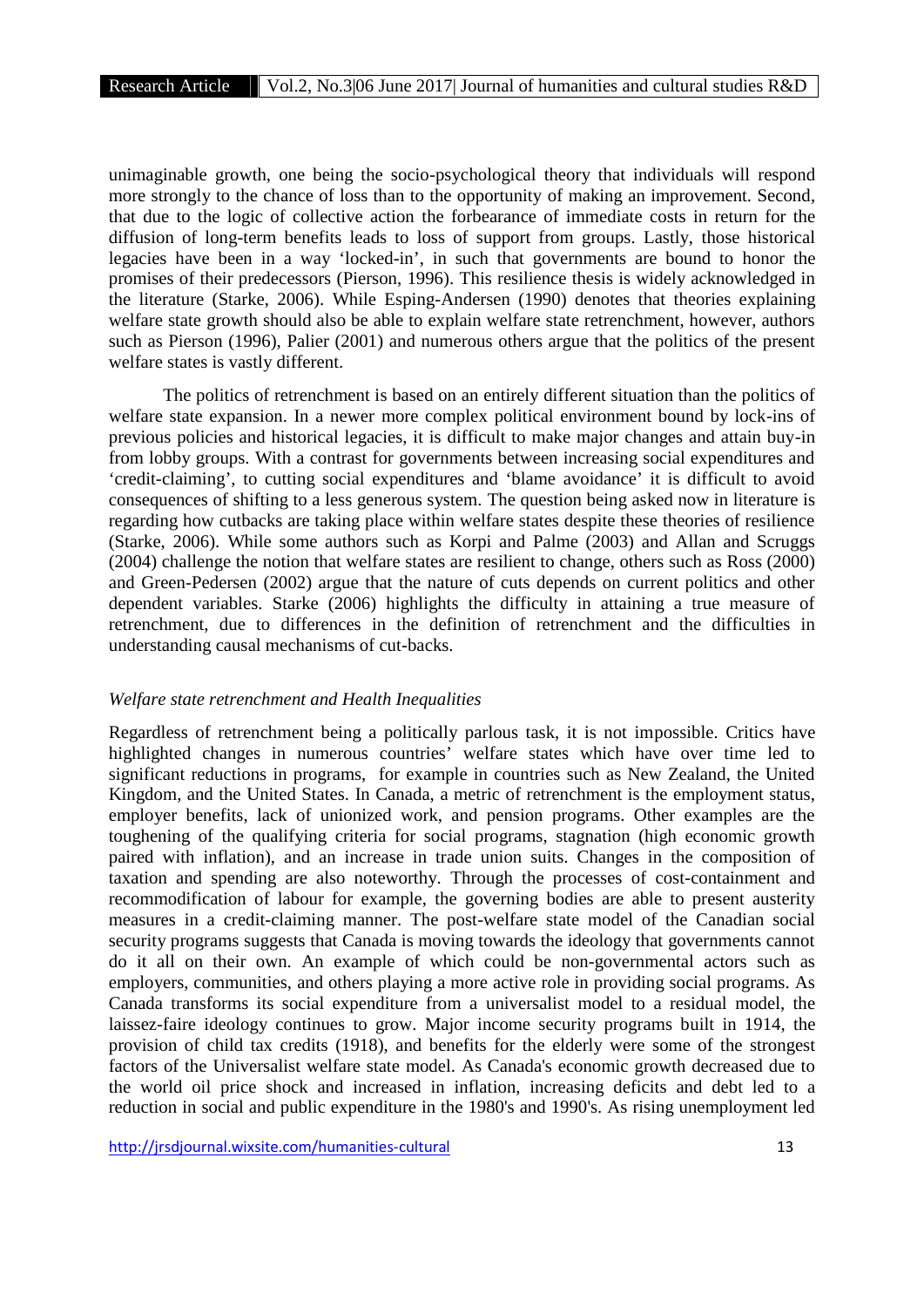to high demands on welfare states, health inequalities exacerbated (Bambra, 2009; Pope et al., 2013). Studies have found a quantifiable impact on rising levels of unemployment and negative impacts on health (Bambra, 2009; Pope et al., 2013). Thus, there is awareness in literature and in the policy-making realm of the relationship between inequalities, health disparities, and living conditions. Yet there continue to be changes in the welfare state that impact population health negatively, but are not major enough to cause wide-alert amongst the public.

## **CONCLUSION:**

An examination of existing literature shows that it is important to analyze the hyper concentration of wealth and its relation to health inequalities (Raphael & Bryant, 2009; Scambler & Scambler, 2015; Scott-Samuel & Smith). These inequalities also need to be examined through multiple social positions such as ethnicity, gender, caste, and other levels of advantage and disadvantage (Kapilashrami et al., 2015). According to Weinstock (2015), issues of health inequalities must be presented as issues of justice, a dictation of 'health above all policies' is simply too contradictory to the current capitalist and economic policy goals that states employ. The distribution of power and the top-down approach to the reduction of inequalities based on a focused model excludes a consideration of the life course, as well as the class struggle. Notably, policy makers are on the opposite side of those experiencing the most systematic discrimination avoidable by structural readjustments. The neoliberal shift that started decades ago is physically making those already disadvantaged in society sicker (Schrecker & Bambra, 2015). A comprehensive political strategy aimed at reducing health inequalities is required, one that takes into account the research that shows that targeting programs too closely has consequences as well. Therefore, targeting health inequalities as a gradient throughout the population would lead to coordinated policies. It is important not to rate or judge welfare states by their levels of expenditure as not all spending counts equally (Esping-Andersen, 1988).

Additionally, there are tensions noted in the literature regarding health policies, health inequalities, and inequity lacking representation on the political agendas of liberal and conservative welfare states. A focus on health behaviours, the emergence of neoliberal governance, and the attempted implementation of programs to help reduce inequality that is not comprehensively equipped have all been identified as barriers to the path of reducing inequalities. Radical change requires disruptive actions. The policy making process by wealthy elites who are pressured by corporate interests leads to policies that are ineffective at reducing inequalities. Systematic change requires campaigning, mass-mobilization that leads to people power.

In conclusion, the move towards a more comprehensive system which provides benefits as a citizen-right as opposed to a last resort is required. To achieve this ideological shift, it is important to grow away from the liberal tradition of individualism and focus on social rights, equity, and state responsibility in Canada. However, any chances for change would depend on the institutional, political, and functional context, while keeping in mind the character of the counter-forces that states may be up against. As discussed previously, theories of path dependency and opportunity to be able to make radical changes continue to be a challenge. However, with a coordinated approach that brings together multiple-systems including buy-in from the public and with a focus on equity, roots for an ideological shift can be planted.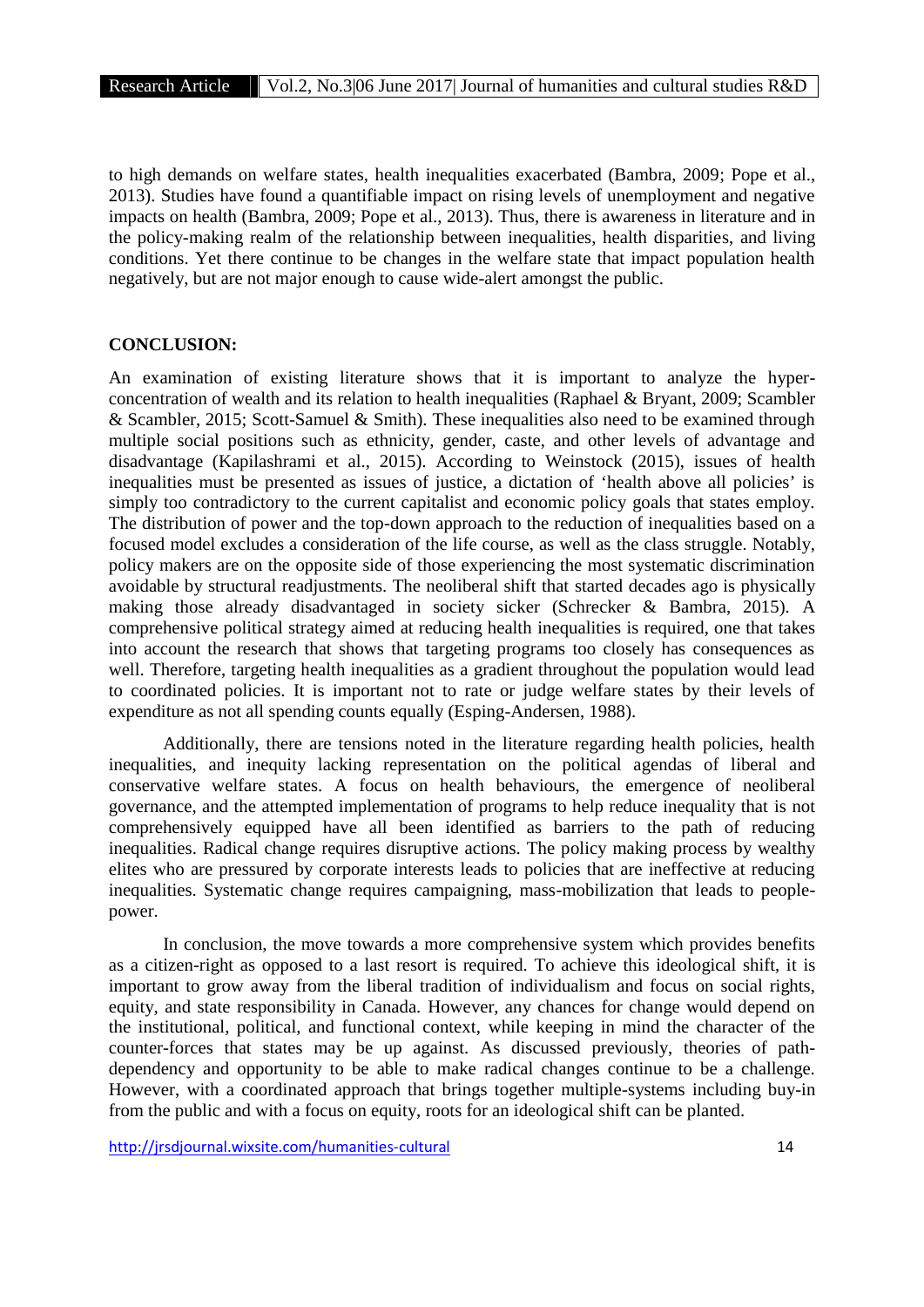#### **References:**

- 1. HP (2014) *Disparities*. Available at: https://www.healthypeople.gov/2020/about/foundation-health-measures/Disparities (Accessed: 24 November 2016).
- 2. NCCHPP (2016) *Policy Approaches to Reducing Health Inequalities*. Available at: http://www.ncchpp.ca/docs/2016\_Ineg\_Ineq\_ApprochesPPInegalites\_En.pdf (Accessed: 2016).
- 3. WHO (2013) *Closing the health equity gap: Policy options and opportunities for action*. Available at: http://www.who.int/iris/handle/10665/78335 (Accessed: 24 November 2016).
- 4. Abrahamson, P. (1999) 'The welfare Modelling business', *Social Policy and Administration*, 33(4), pp. 394–415. doi: 10.1111/1467-9515.00160.
- 5. Acemoglu, D., Naidu, S., Restrepo, P. and Robinson, J.A. (2013) 'Democracy, redistribution and inequality', *SSRN Electronic Journal*, . doi: 10.2139/ssrn.2367088.
- 6. Allan and Scruggs (2004) 'Political Partnership and Welfare State Reform', *American Journal of Political Science*, 48(3).
- 7. Baldwin, P. (1990) 'Class interests and the post-war welfare state in Europe: A historical perspective', *International Social Security Review*, 43(3), pp. 255–269. doi: 10.1111/j.1468-246x.1990.tb01033.x.
- 8. Bambra, C. (2007a) 'Going beyond the three worlds of welfare capitalism: Regime theory and public health research', *Journal of Epidemiology & Community Health*, 61(12), pp. 1098–1102. doi: 10.1136/jech.2007.064295.
- 9. Bambra, C. (2007b) 'Going beyond the three worlds of welfare capitalism: Regime theory and public health research', *Journal of Epidemiology & Community Health*, 61(12), pp. 1098–1102. doi: 10.1136/jech.2007.064295.
- 10. Bambra, C. (2011) 'Health inequalities and welfare state regimes: Theoretical insights on a public health "puzzle"', *Journal of Epidemiology & Community Health*, 65(9), pp. 740– 745. doi: 10.1136/jech.2011.136333.
- 11. Baum, F. (2011) 'From norm to Eric: Avoiding lifestyle drift in Australian health policy', *Australian and New Zealand Journal of Public Health*, 35(5), pp. 404–406. doi: 10.1111/j.1753-6405.2011.00756.x.
- 12. Becker, J.M. and Rimlinger, G.V. (1973) 'Welfare policy and industrialization in Europe, America, and Russia', *Industrial and Labor Relations Review*, 26(3), p. 1049. doi: 10.2307/2521579.
- 13. Beckfield, J., Olafsdottir, S. and Sosnaud, B. (2013) 'Healthcare systems in comparative perspective: Classification, Convergence, institutions, inequalities, and Five missed turns', *Annual Review of Sociology*, 39(1), pp. 127–146. doi: 10.1146/annurev-soc- 071312-145609.
- 14. Braveman, P. (2003) 'Defining equity in health', *Journal of Epidemiology & Community Health*, 57(4), pp. 254–258. doi: 10.1136/jech.57.4.254.
- 15. Bryant, T. (2009) *An introduction to health policy*. Toronto: Canadian Scholars Press, Canada.
- 16. Bryant, T. and Raphael, D. (2009) 'Introduction to the special issue on social inequalities and health', *Humanity & Society*, 33(1-2), pp. 1–4. doi: 10.1177/016059760903300101.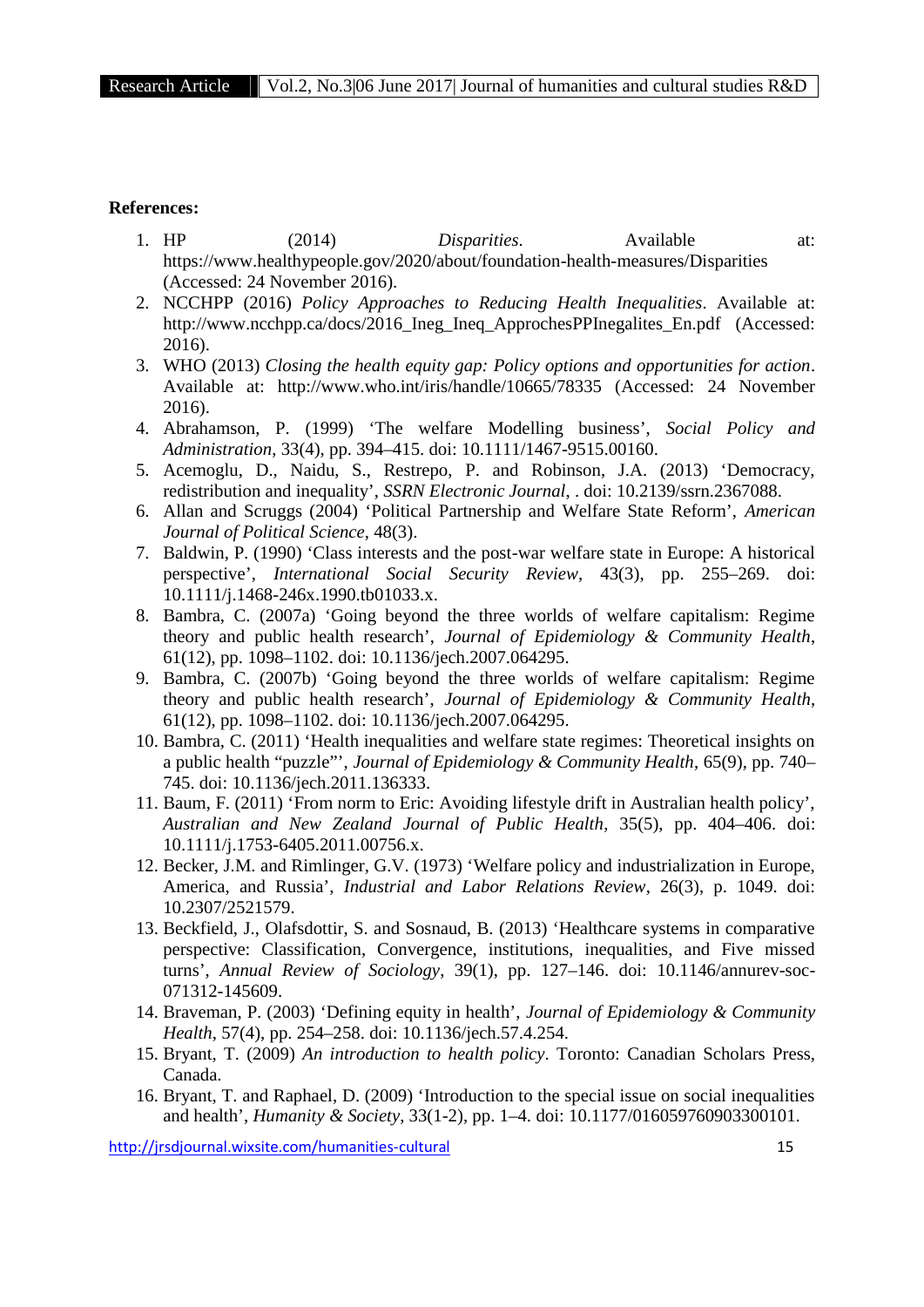- 17. Cameron, D.R. (1978) 'The expansion of the public economy: A comparative analysis', *American Political Science Review*, 72(04), pp. 1243–1261. doi: 10.2307/1954537.
- 18. Castles, F.G., Leibfried, S. and Lewis, J. (eds.) (2010) *The Oxford handbook of the welfare state*. Oxford: Oxford University Press.
- 19. Cohen, B.E. and Marshall, S.G. (2016) 'Does public health advocacy seek to redress health inequities? A scoping review', *Health & Social Care in the Community*, , p. n/a– n/a. doi: 10.1111/hsc.12320.
- 20. Cohn, S.H. and Pryor, F.L. (1969) 'Public expenditures in communist and capitalist nations', *Slavic Review*, 28(3), p. 507. doi: 10.2307/2494046.
- 21. Cutright, P. (1965) 'Political structure, economic development, and national social security programs', *American Journal of Sociology*, 70(5), pp. 537–550. doi: 10.1086/223930.
- 22. Esping-Andersen, G. and ESPING-ANDERSEN (1992) *The Esping-Anderson: The Three worlds of welfare capitalism (cloth)*. Princeton, NJ, United States: Princeton University Press.
- 23. Goldthorpe, J.H. (1996) 'Class analysis and the reorientation of class theory: The case of persisting differentials in educational attainment', *The British Journal of Sociology*, 47(3), p. 481. doi: 10.2307/591365.
- 24. Gough, I. (1978) 'Theories of the welfare state: A critique', *International Journal of Health Services*, 8(1), pp. 27–40. doi: 10.2190/w1u7-nxmm-yucq-pvj1.
- 25. Graham, H. (2004) 'Tackling inequalities in health in England: Remedying health disadvantages, narrowing health gaps or reducing health gradients?', *Journal of Social Policy*, 33(1), pp. 115–131. doi: 10.1017/s0047279403007220.
- 26. Green-Pedersen, C. (2002) 'The new politics and scholarship of the welfare state', *Journal of European Social Policy*, 12(1).
- 27. Guba, E. (1994) *Competing Paradigms in Qualitative Research*. Edited by Yvonna Lincoln. California: Thousand Oaks.
- 28. Guppy, N. and Myles, J. (1991) 'Old age in the welfare state: The political economy of public pensions', *Canadian Journal of Sociology / Cahiers canadiens de sociologie*, 16(1), p. 109. doi: 10.2307/3341386.
- 29. Hook, J.L. (2015) 'Incorporating "class" into work-family arrangements: Insights from and for Three worlds', *Journal of European Social Policy*, 25(1), pp. 14–31. doi: 10.1177/0958928714556968.
- 30. Kahn, A.J. and Leman, C. (1980) 'The collapse of welfare reform: Political institutions, policy, and the poor in Canada and the United States', *Political Science Quarterly*, 95(4), p. 714. doi: 10.2307/2150638.
- 31. Kapilashrami, A., Smith, K.E., Fustukian, S., Eltanani, M.K., Laughlin, S., Robertson, T., Muir, J., Gallova, E. and Scandrett, E. (2015) 'Social movements and public health advocacy in action: The UK people's health movement', *Journal of Public Health*, 38(3), pp. 413–416. doi: 10.1093/pubmed/fdv085.
- 32. Kautto, M. (2002) 'Investing in services in west European welfare states', *Journal of European Social Policy*, 12(1), pp. 53–65. doi: 10.1177/0952872002012001636.
- 33. Kawulich, B. (2005) 'Participant Observation as a Data Collection Method', *Qualitative Social Research*, 6(2).
- 34. Kelly, M. (2007) 'Health inequalities', *Nursing Management*, 14(6), pp. 35–35. doi: 10.7748/nm.14.6.35.s16.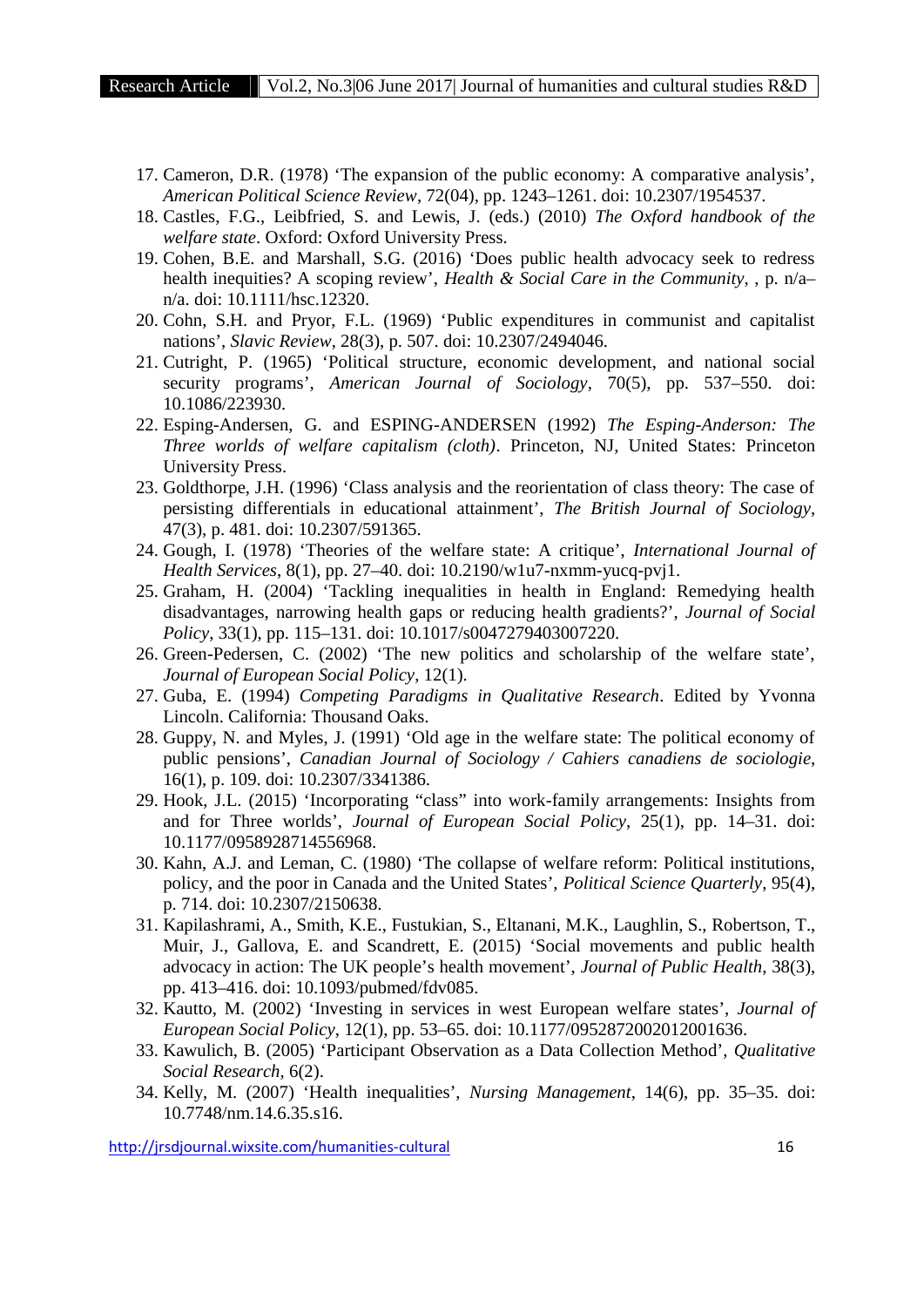- 35. Klein, R. (1991) 'Gøsta Esping-Andersen, the Three worlds of welfare capitalism, Princeton, N.J.: Princeton university press, 1990. Pp. Vii + 248. ISBN 0-691-02857-5', *Journal of Public Policy*, 11(02), p. 233. doi: 10.1017/s0143814x00006218.
- 36. Klein, R. and Huang, D. (2010) *Defining and measuring disparities, inequities, and inequalities in the healthy people initiative*. Available at: https://www.cdc.gov/nchs/ppt/nchs2010/41\_klein.pdf (Accessed: 24 November 2016).
- 37. Korpi, W., O'Connor, J. and Olsen, G. (1998) *Power Resources Theory and the Welfare State*. Toronto: University of Toronto Press.
- 38. Korpi, W. and Palme, J. (1998) 'The paradox of redistribution and strategies of equality: Welfare state institutions, inequality, and poverty in the western countries', *American Sociological Review*, 63(5), p. 661. doi: 10.2307/2657333.
- 39. Mikkonen, J. and Raphael, D. (2010) *Social determinants of health the Canadian facts*. [Toronto: York University, School of Health Policy and Management].
- 40. Moscovitch, A. (2001) *Welfare state*. Available at: http://www.thecanadianencyclopedia.ca/en/article/welfare-state/ (Accessed: 28 July 2016).
- 41. Muntaner, C., Borrell, C., Ng, E., Chung, H., Espelt, A., Rodriguez-Sanz, M., Benach, J. and O'Campo, P. (2011) 'Politics, welfare regimes, and population health: Controversies and evidence', *Sociology of Health & Illness*, 33(6), pp. 946–964. doi: 10.1111/j.1467- 9566.2011.01339.x.
- 42. Muntaner, C., Ng, E., Chung, H. and Prins, S.J. (2015) 'Two decades of Neo-Marxist class analysis and health inequalities: A critical reconstruction', *Social Theory & Health*, 13(3-4), pp. 267–287. doi: 10.1057/sth.2015.17.
- 43. Myles, J. and Forcese, D. (1981) 'Voting and Class Politics in Canada and the United States', *Comparative Social Research*, 4(3).
- 44. Myles, J. and Quadagno, J. (2002) 'Political theories of the welfare state', *Social Service Review*, 76(1), pp. 34–57. doi: 10.1086/324607.
- 45. Navarro, V., Muntaner, C., Borrell, C., Benach, J., Quiroga, Á., Rodríguez-Sanz, M., Vergés, N. and Pasarín, M.I. (2006) 'Politics and health outcomes', *The Lancet*, 368(9540), pp. 1033–1037. doi: 10.1016/s0140-6736(06)69341-0.
- 46. North, W.M., Kerr, C., Dunlop, J.T., Harbison, F. and Myers, C.A. (1964a) 'Industrialism and industrial man', *Social Forces*, 43(1), p. 129. doi: 10.2307/2575998.
- 47. North, W.M., Kerr, C., Dunlop, J.T., Harbison, F. and Myers, C.A. (1964b) 'Industrialism and industrial man', *Social Forces*, 43(1), p. 129. doi: 10.2307/2575998.
- 48. Nullmeier, F. and KaufmannFranz‐Xaver (2010) *Post‐War welfare state development*. Oxford University Press.
- 49. O'Connor, J.S. and Olsen, G.M. (1998) *Power resources theory and the welfare state a critical approach: Essays collected in honour of Walter Korpi*. Toronto, Ont.: University of Toronto Press.
- 50. Olsen, G.M. (2002) *The politics of the welfare state: Canada, Sweden, and the United States*. Canada: Oxford University Press, Canada.
- 51. Ottersen, O.P., Dasgupta, J., Blouin, C., Buss, P., Chongsuvivatwong, V., Frenk, J., Fukuda-Parr, S., Gawanas, B.P., Giacaman, R., Gyapong, J., Leaning, J., Marmot, M., McNeill, D., Mongella, G.I., Moyo, N., Møgedal, S., Ntsaluba, A., Ooms, G., Bjertness, E., Lie, A.L., Moon, S., Roalkvam, S., Sandberg, K.I. and Scheel, I.B. (2014) 'The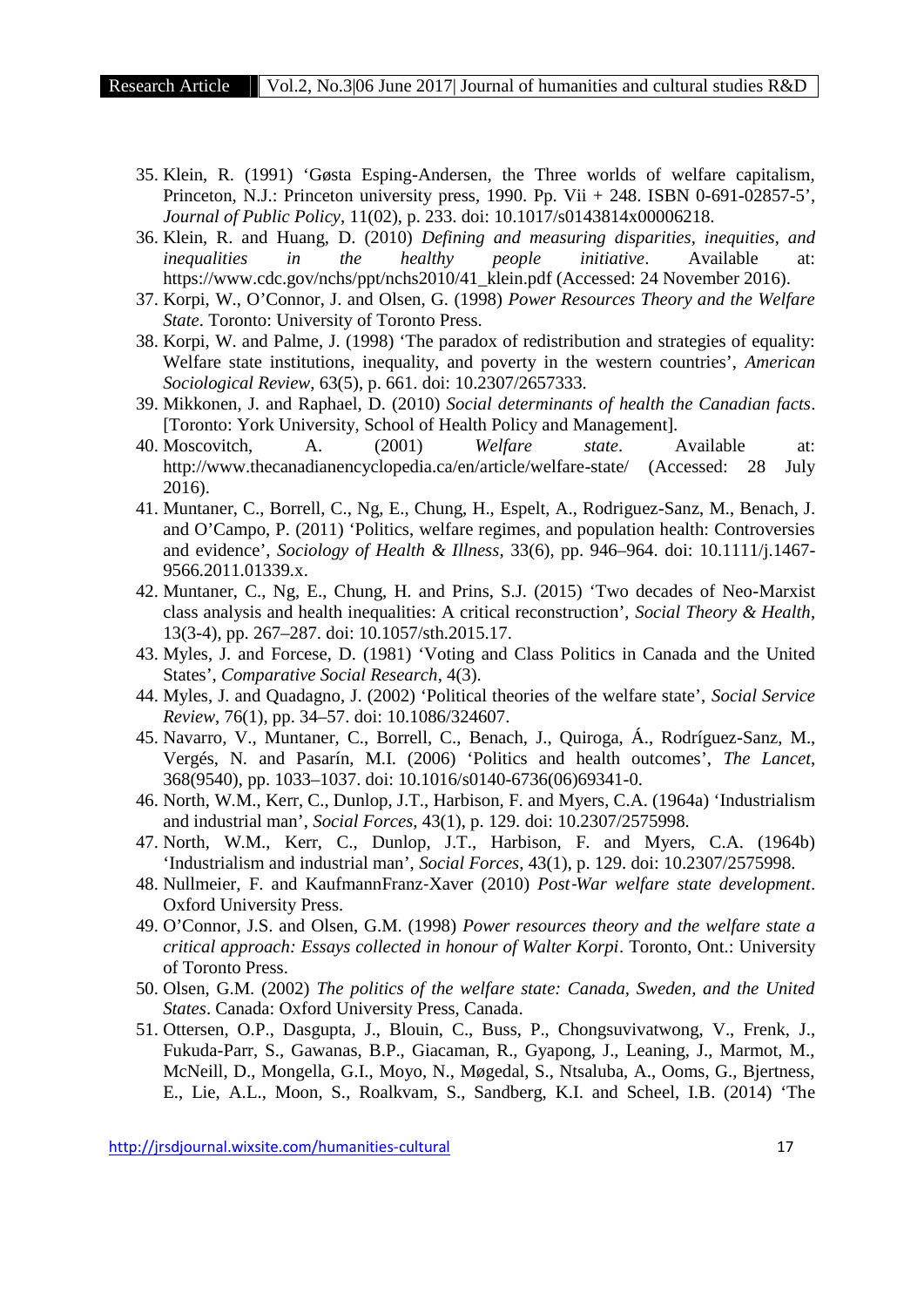political origins of health inequity: Prospects for change', *The Lancet*, 383(9917), pp. 630–667. doi: 10.1016/s0140-6736(13)62407

- 52. Parsons, T. (1964) *Essays in sociological theory*. New York: The Free Press.
- 53. Pierson, C. (1998) 'Contemporary challenges to welfare state development', *Political Studies*, 46(4), pp. 777–794. doi: 10.1111/1467-9248.00167.
- 54. Polanyi, K. (2001) *The great transformation: The political and economic origins of our time*. Boston, MA: Beacon Press (MA).
- 55. Pontusson, J. and Kwon, H. (2006) 'Power resource theory revisited and revised: Unions and welfare spending in OECD countries', *Paper Presented at APSA*, .
- 56. Raphael, D. and Bryant, T. (2015) 'Power, intersectionality and the life-course: Identifying the political and economic structures of welfare states that support or threaten health', *Social Theory & Health*, 13(3-4), pp. 245–266. doi: 10.1057/sth.2015.18.
- 57. Raphael, D., Bryant, T., Rioux, M.H. and Teeple, G. (2006) *Staying alive: Critical perspectives on health, illness, and health care*. Toronto: Canadian Scholars' Press.
- 58. Rieger, E., Leibfried, S. and Veghte, B.W. (2003) *Limits to globalization: Welfare states and the world economy*. Cambridge, UK: Wiley, John & Sons.
- 59. Rimlinger, G.V. (1993) *Welfare policy and industrialization in Europe, America and Russia (modern revivals in sociology)*. Aldershot: Ashgate Publishing Group.
- 60. Roemer, M. (1991) *National Health Systems of the World: The countries*. Oxford University Press.
- 61. Ross, F. (2000) 'Beyond Left and Right: The New Partisan Politics of Welfare', *Governance*, 13(2).
- 62. Scambler, G. and Scambler, S. (2015) 'Theorizing health inequalities: The untapped potential of dialectical critical realism', *Social Theory & Health*, 13(3-4), pp. 340–354. doi: 10.1057/sth.2015.14.
- 63. Schrecker, T. and Bambra, C. (2015) *How Politics Makes us Sick-Neoliberal Epidemics*. Palgrave Macmillan UK.
- 64. Scott-Samuel, A. and Smith, K.E. (2015) 'Fantasy paradigms of health inequalities: Utopian thinking?', *Social Theory & Health*, 13(3-4), pp. 418–436. doi: 10.1057/sth.2015.12.
- 65. Smith, K.E. and Schrecker, T. (2015) 'Theorising health inequalities: Introduction to a double special issue', *Social Theory & Health*, 13(3-4), pp. 219–226. doi: 10.1057/sth.2015.25.
- 66. Starke, P. (2006) 'The politics of welfare state retrenchment: A literature review', *Social Policy & Administration*, 40(1), pp. 104–120. doi: 10.1111/j.1467-9515.2006.00479.x.
- 67. Tilton, T.A. and Wilensky, H.L. (1975) 'The welfare state and equality: Structural and ideological roots of public expenditures', *Political Science Quarterly*, 90(3), p. 584. doi: 10.2307/2148328.
- 68. Titmuss, R.N., Wilensky, H.L. and Lebeaux, C.N. (1958a) 'Industrial society and social welfare', *The British Journal of Sociology*, 9(3), p. 293. doi: 10.2307/587032.
- 69. Titmuss, R.N., Wilensky, H.L. and Lebeaux, C.N. (1958b) 'Industrial society and social welfare', *The British Journal of Sociology*, 9(3), p. 293. doi: 10.2307/587032.
- 70. Weinstock, D.M. (2015) 'Health justice after the social determinants of health revolution', *Social Theory & Health*, 13(3-4), pp. 437–453. doi: 10.1057/sth.2015.11.
- 71. Wilensky, H.L. (1975) *The welfare state and equality: Structural and ideological roots of public expenditures*. Berkeley: University of California Press.